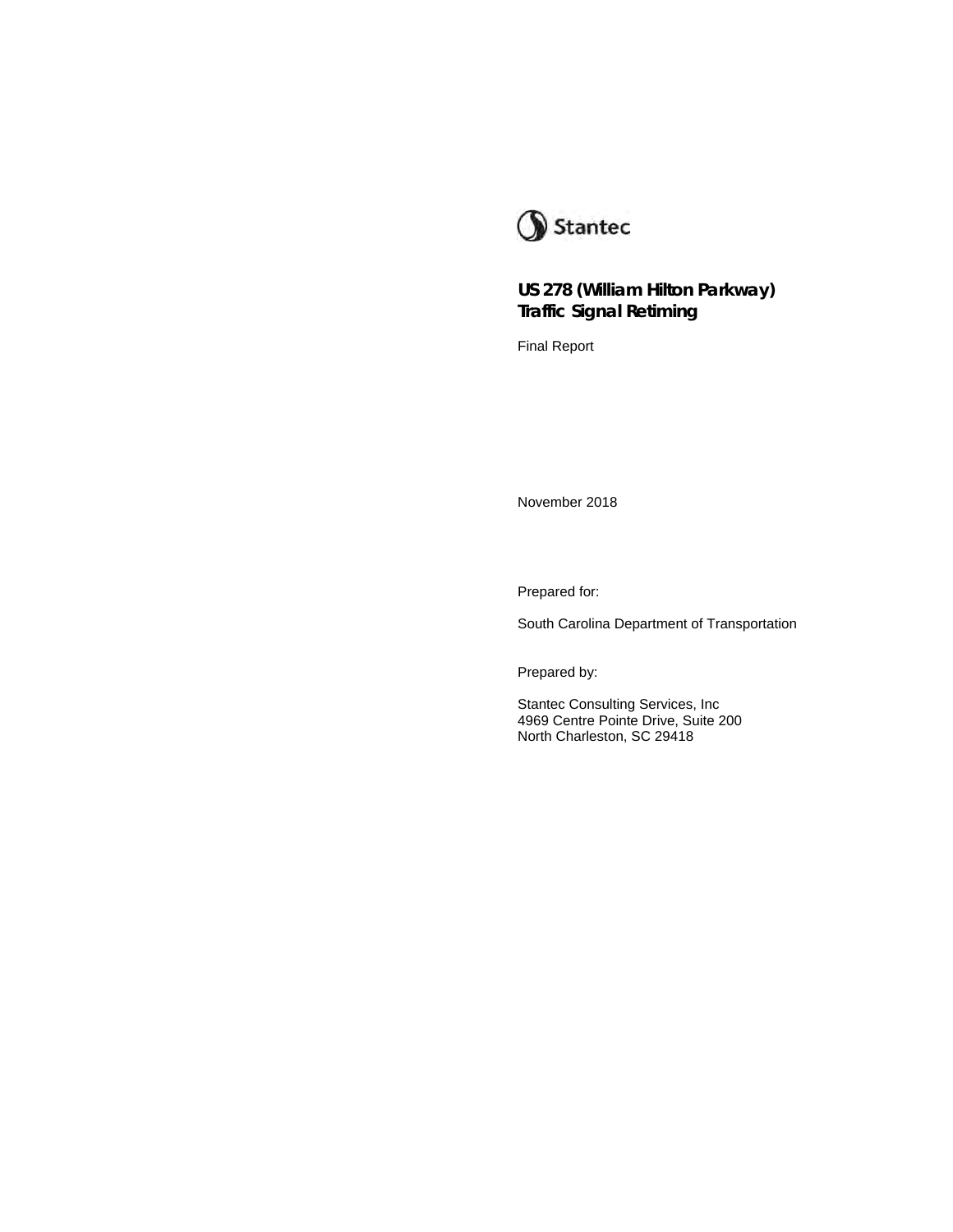# **Table of Contents**

| 1.0 |  |
|-----|--|
| 2.0 |  |
| 2.1 |  |
| 2.2 |  |
| 2.3 |  |
| 3.0 |  |
| 4.0 |  |
| 4.1 |  |
| 5.0 |  |
| 5.1 |  |
| 5.2 |  |
| 6.0 |  |
| 6.1 |  |
| 6.2 |  |
| 6.3 |  |
| 6.4 |  |
| 6.5 |  |
| 6.6 |  |
| 7.0 |  |
| 7.1 |  |
| 7.2 |  |
| 7.3 |  |
| 8.0 |  |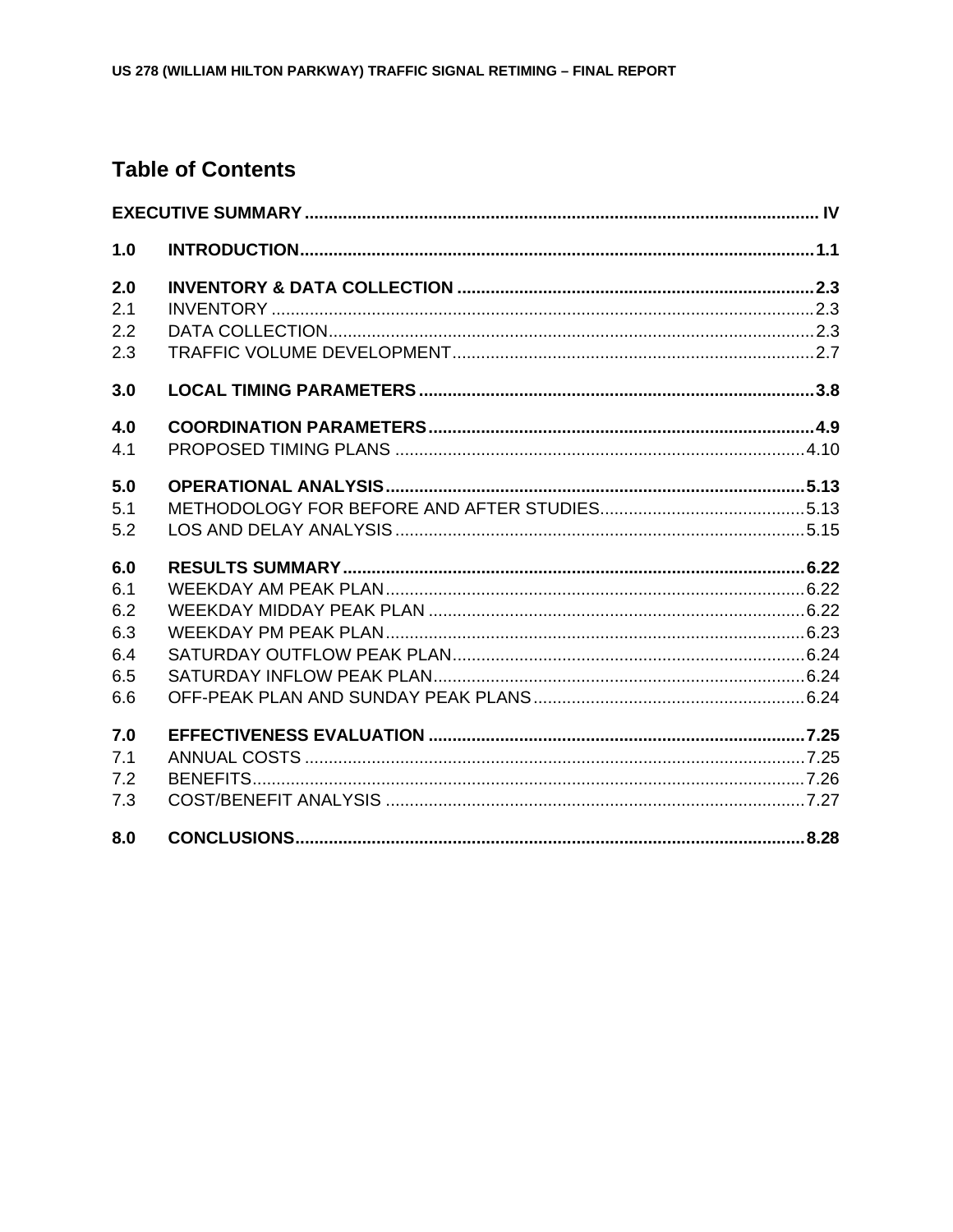## **LIST OF TABLES**

| Table 14 – Existing and Implemented Intersection Level of Service and Delay |      |
|-----------------------------------------------------------------------------|------|
| Table 15 - Existing and Implemented Intersection Level of Service and Delay |      |
| Table 16 – Existing and Implemented Intersection Level of Service and Delay |      |
| Table 17 – Existing and Implemented Intersection Level of Service and Delay | 5.18 |
| Table 18 - Existing and Implemented Intersection Level of Service and Delay |      |
| Table 19 – Existing and Implemented Intersection Level of Service and Delay |      |
| Table 20 – Existing and Implemented Intersection Level of Service and Delay |      |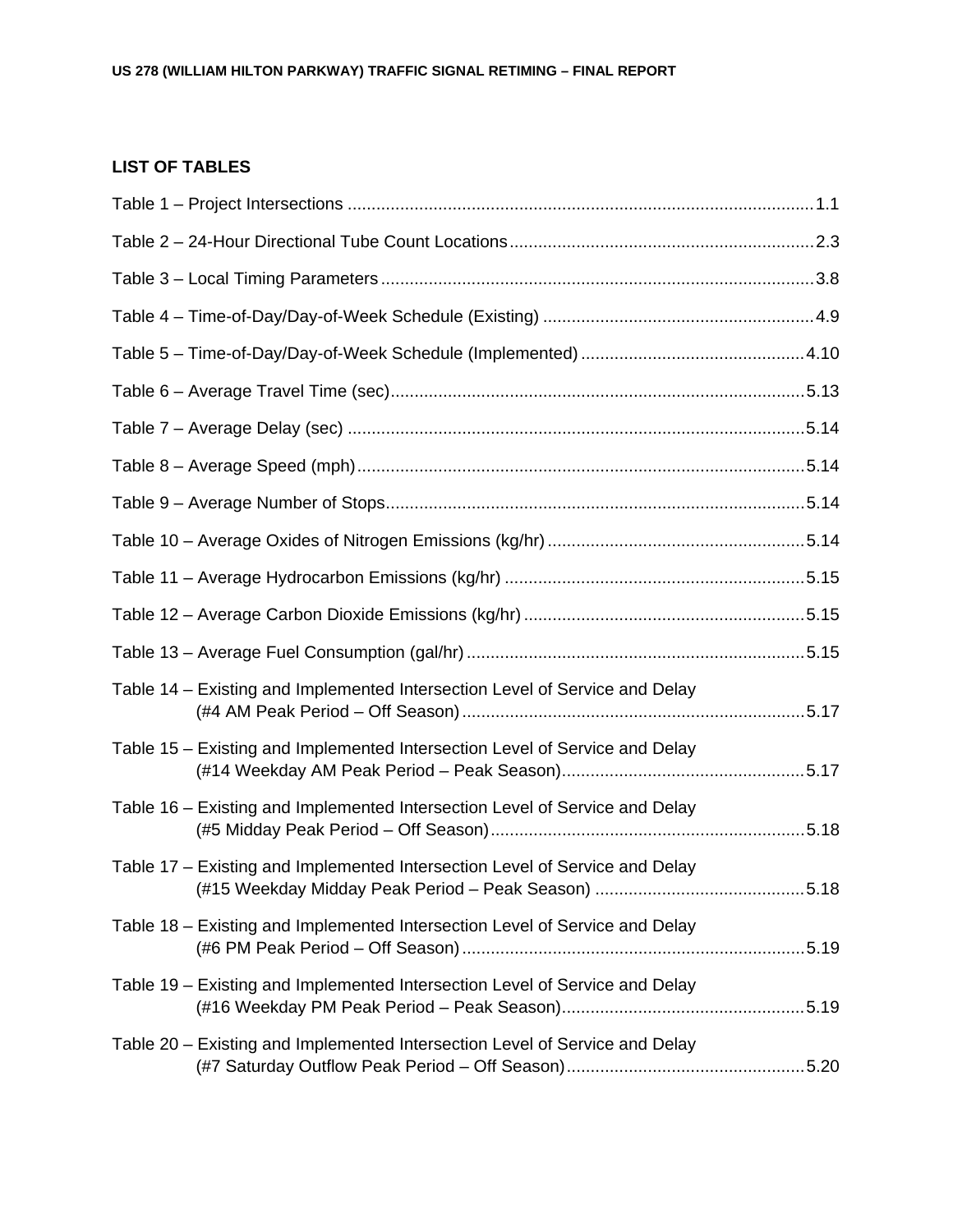| Table 21 – Existing and Implemented Intersection Level of Service and Delay |  |
|-----------------------------------------------------------------------------|--|
| Table 22 – Existing and Implemented Intersection Level of Service and Delay |  |
| Table 23 – Existing and Implemented Intersection Level of Service and Delay |  |
|                                                                             |  |
| Table 25 - Annual Travel Time and Fuel Consumption Cost Savings 7.27        |  |
|                                                                             |  |

# **LIST OF FIGURES**

| Figure 2 – Weekday Directional Traffic Volumes (June 2017 [A, B, C1] and |  |
|--------------------------------------------------------------------------|--|
| Figure 3 – Saturday Directional Traffic Volumes (Summer [May-August] and |  |
| Figure 4 – Sunday Directional Traffic Volumes (Summer [May-August] and   |  |

# **LIST OF APPENDICES**

| APPENDIX A - SIGNAL INVENTORIES AND CLEARANCE CALCULATIONS  A.1 |  |
|-----------------------------------------------------------------|--|
|                                                                 |  |
|                                                                 |  |
|                                                                 |  |
|                                                                 |  |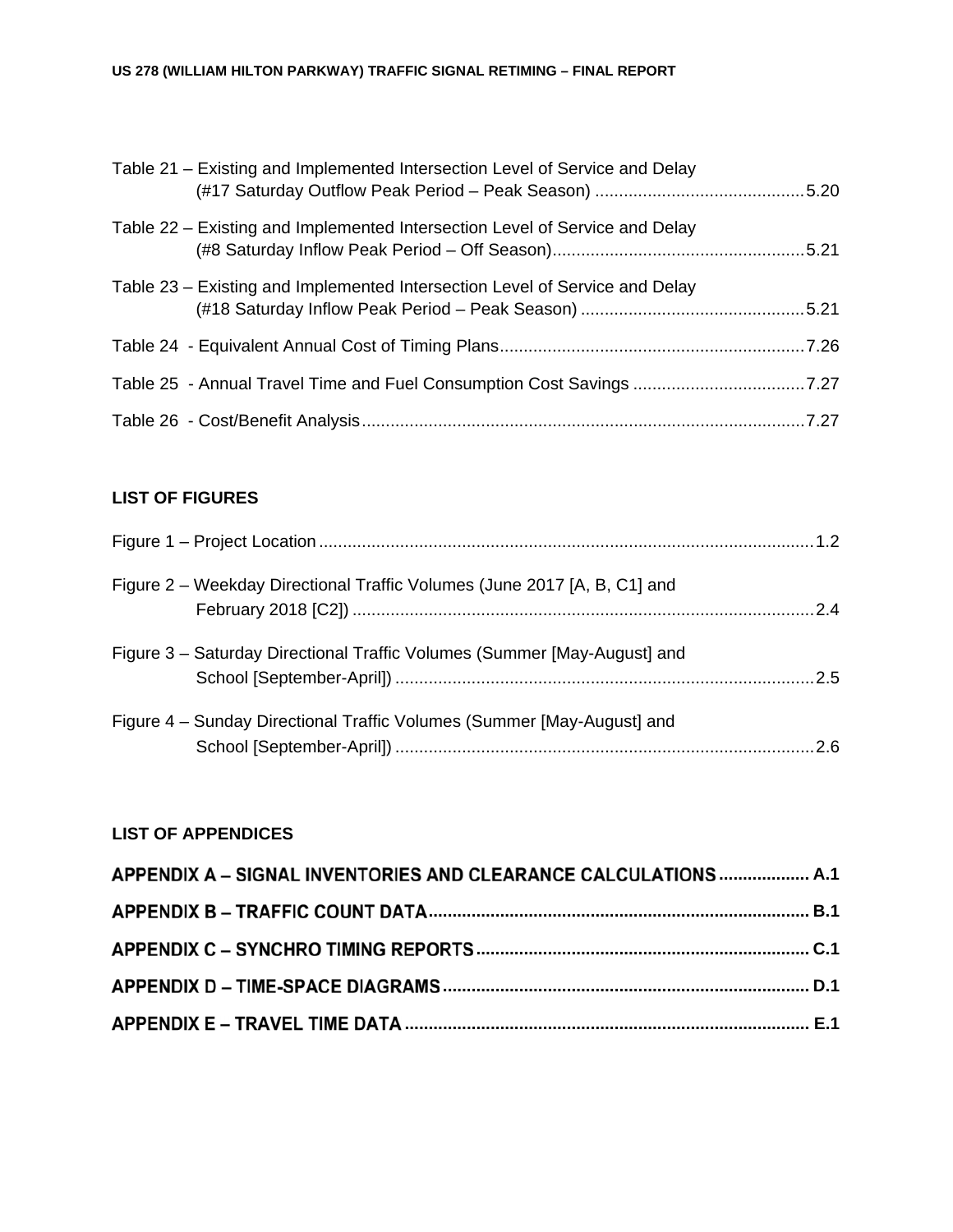## **Executive Summary**

Stantec Consulting Services, Inc. (Stantec), under contract with the South Carolina Department of Transportation (SCDOT), has developed and implemented new coordinated traffic signal timing plans for seven signals along US 278 (William Hilton Parkway) in the Town of Hilton Head Island, Beaufort County, South Carolina. The timing plans developed for this project include the weekday AM peak period, weekday Midday period, weekday PM peak period, Saturday outflow peak period, Saturday inflow peak period, Sunday outflow peak period, Sunday inflow peak period, and an Off-Peak plan. Two sets of timing plans were developed for each of these peak periods—an Off-Season set which runs from approximately mid-September through mid-March, and a Peak-Season set which runs from mid-March through mid-September to better serve the increased traffic demands during the summer months.

To determine the effectiveness of the implemented new signal timing plans, travel time studies were performed using a GPS receiver. This data was processed with Tru-Traffic software to evaluate and document the results of the timing plan development process. This report presents the results of the "before" and "after" studies that were conducted for the seven signals along the US 278 (William Hilton Parkway) corridor included in this project. Due to the abbreviated schedule of this project, before and after studies were conducted for the Off-Season only, with travel time runs recorded on Spring and Fall weeks selected for their comparable daily volume as based upon historical trends.

The travel time studies were conducted on typical weekdays during three time periods of the day: AM peak (06:00- 09:30), Midday (09:30-14:20), and PM peak (14:20-19:00). The before runs were recorded on Wednesday, March 28, 2018. The after runs were recorded on Thursday, October 4, 2018, a week selected based upon comparable daily volume when considering seasonal adjustments. The following charts show the average improvements experienced along US 278 (William Hilton Parkway) for both directions of travel during all three time periods. Charts summarizing the detailed results by each timing plan and direction of travel are presented later in this report. All results shown below were calculated using the Tru-Traffic software (version 10.0).



As evident in the graphs above, improvements were shown in travel time, delay and speed for the US 278 (William Hilton Parkway) corridor.

Hydrocarbons (HC) and oxides of nitrogen (NO<sub>x</sub>), which are vehicle emissions regulated by federal law, along with carbon dioxide (CO2) emissions and fuel consumption were estimated by processing the travel time runs using the Tru-Traffic software. The following charts show the cumulative average improvements experienced along US 278 (William Hilton Parkway) for both directions of travel during all three time periods. Charts summarizing the detailed results by each weekday timing plan are presented in subsequent sections of this report.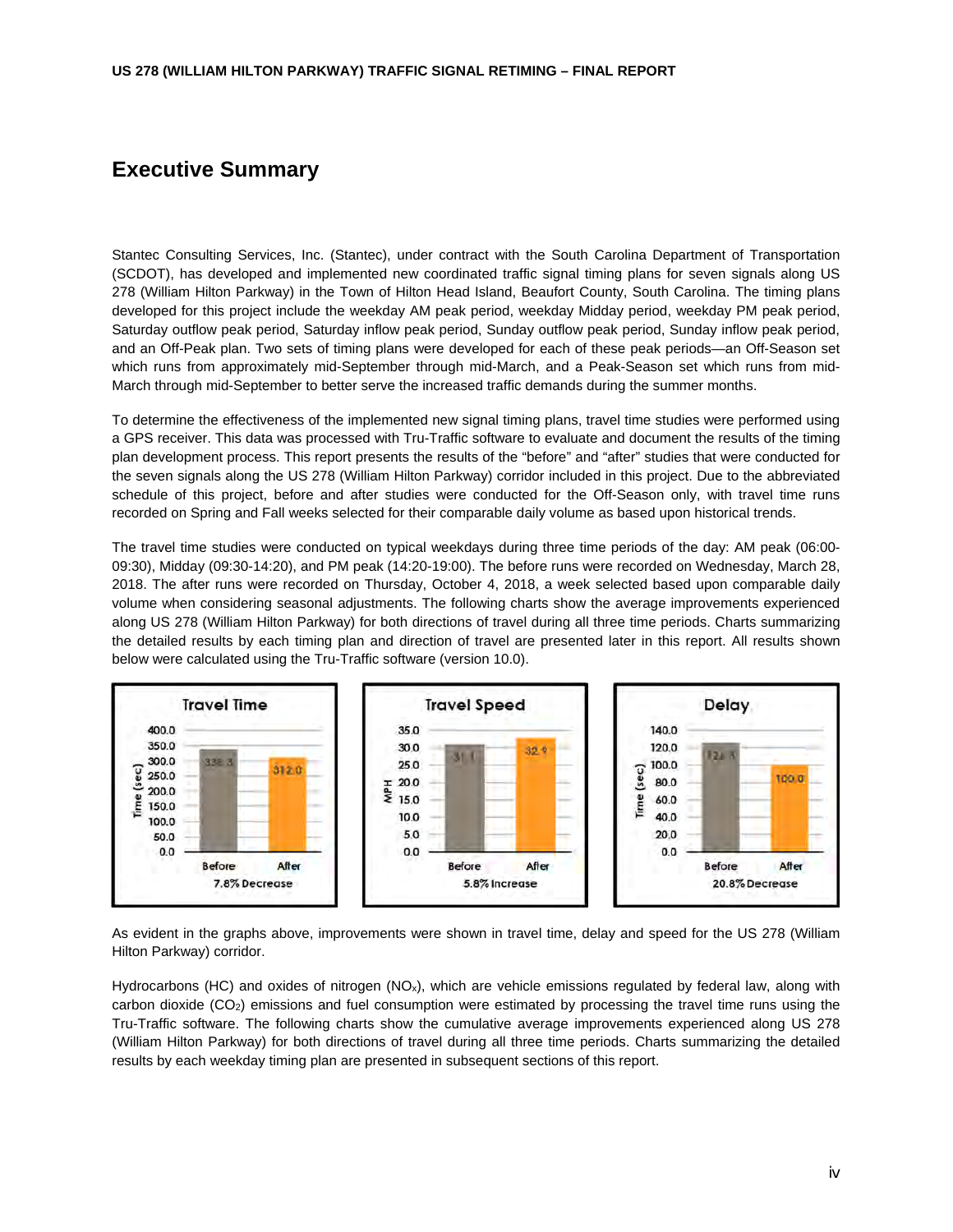

As evident in the graphs above, improvements were shown in fuel consumption and the emissions of carbon dioxide and oxides of nitrogen. Estimated emissions of hydrocarbons along US 278 (William Hilton Parkway) show a minor increase during the three time periods measured.

Delay incurs direct costs upon motorists in the form of increased fuel consumption and the value of their time wasted while waiting in traffic. Motorists using US 278 (William Hilton Parkway) during the weekday AM, Midday, and PM peak periods are expected to save 17,632 hours each year because of the improved traffic flow due to the new timing plans.

Conservatively assuming a vehicle occupancy of 1.2 persons/vehicle, \$12.00 per hour for the value of motorists' time, and \$2.59 per gallon for gasoline, annual savings to motorists along US 278 (William Hilton Parkway) are expected to be \$253,907 in the form of reduced delay and \$10,221 decrease in cost due to decreased fuel consumption, for a total annual savings of \$264,128. The estimates for hours and fuel saved per year assume that similar improvements in travel time and fuel consumption as seen in the Off-Season would be experienced during the Peak-Season weekday peak periods, as well.

Other benefits not considered in this analysis include lower driver frustration levels and a potential reduction of collisions. All of the results mentioned in the report are for three hours a day for each weekday during the AM, Midday, and PM peak periods. New signal timing plans were also implemented during the weekend peak hours. However, because benefit/cost "before" and "after" studies were not conducted during these time periods, additional savings could not be quantified during these periods.

Based on equivalent annual cost of designing, implementing, and documenting signal timing plan improvements, the benefit to cost ratios for interest rates ranging from 4% to 8% were calculated to be between 12.3:1 and 13.0:1 for this project.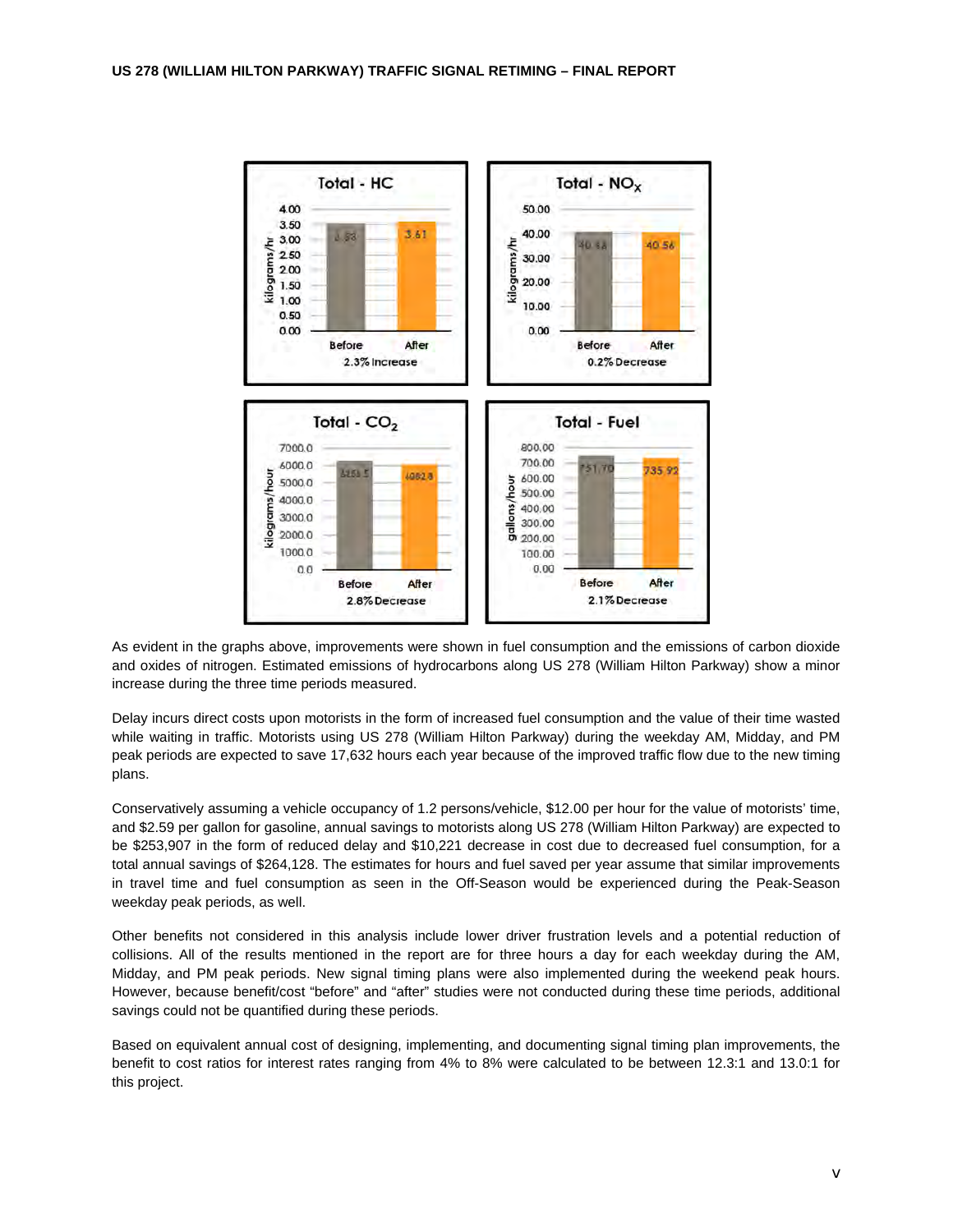Introduction

# **1.0 INTRODUCTION**

This document describes the development of preliminary timing plans by Stantec for seven (7) intersections along US 278 (William Hilton Parkway) in the Town of Hilton Head Island, Beaufort County, South Carolina. The intersections are listed in **Table 1** and shown on the following page in **Figure 1**.

The purpose of this project is to improve traffic flow along the US 278 (William Hilton Parkway) corridor by developing and implementing coordinated traffic signal timing plans for the following intersections:

**Table 1 – Project Intersections** 

| <b>Signal ID</b> | <b>Intersection</b>                                                                                      |
|------------------|----------------------------------------------------------------------------------------------------------|
| 6100             | US 278 (William Hilton Parkway) & S-141 (Squire Pope Road) & Chamberlin Drive                            |
| 6101             | US 278 (William Hilton Parkway) & Wild Horse Road & S-79 (Spanish Wells Road)                            |
| 6102             | US 278 Business (William Hilton Parkway) & S-482 (Gum Tree Road) & Ramps to/from Cross Island<br>Parkway |
| 6103             | US 278 Business (William Hilton Parkway) & S-626 (Wilborn Road) & Jarvis Park Road                       |
| 6104             | US 278 Business (William Hilton Parkway) & Museum Street & Pembroke Drive                                |
| 6105             | US 278 Business (William Hilton Parkway) & Whooping Crane Way & Indigo Run Drive                         |
| 6106             | US 278 Business (William Hilton Parkway) & Beach City Road & Gardner Drive                               |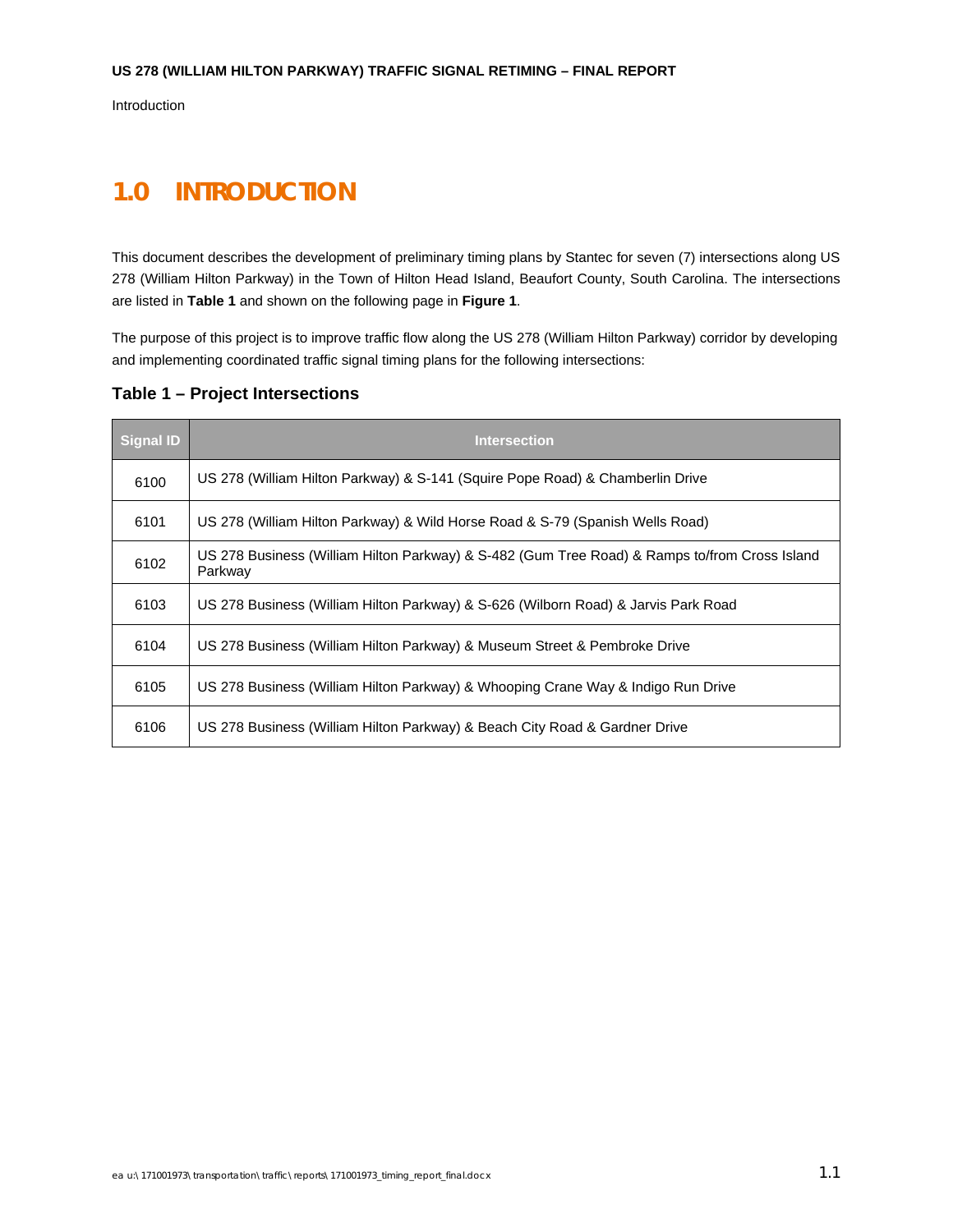Introduction



### **Figure 1 – Project Location**

US 278 and US 278 Business together form a loop around Hilton Head Island, providing not only access between destinations on-island but also the primary means of conveyance for motorists travelling to and from the mainland to the west. This section of US 278, located along the northern end of the island, is a principal arterial divided highway approximately 2.7 miles in length with a posted speed limit of 45 mph that serves as the sole roadway connecting Hilton Head Island with the mainland to the west. The Cross Island Parkway, a toll expressway which provides a controlled access connection to the southern end of Hilton Head Island, merges and diverges interior to this segment of William Hilton Parkway and contributes a modest change in traffic volumes toward the bridges. West of Squire Pope Road, US 278 has two travel lanes in each direction, separated by a flush median. Between Squire Pope Road and Wild Horse Road/Spanish Wells Road, US 278 has three travel lanes in each direction separated by a flush median which transitions to a raised landscaped median toward the east. Continuing to the east of Wild Horse Road/Spanish Wells Road, US 278 has four travel lanes in each direction until the free-flowing ramps to/from the Cross Island Parkway merge and diverge from the median of US 278, leaving three travel lanes in each direction east of the Cross Island Parkway. East of Wilborn Road/Jarvis Park Road, US 278 is divided by a wide earthen median and has two travel lanes in each direction with auxiliary lanes dedicated to turning traffic at most intersections.

This report is divided into the following sections:

- I. Introduction
- II. Inventory & Data Collection
- III. Local Timing Parameters
- IV. Coordination Parameters
- V. Operational Analysis
- VI. Results Summary
- VII. Effectiveness Evaluation
- VIII. Conclusions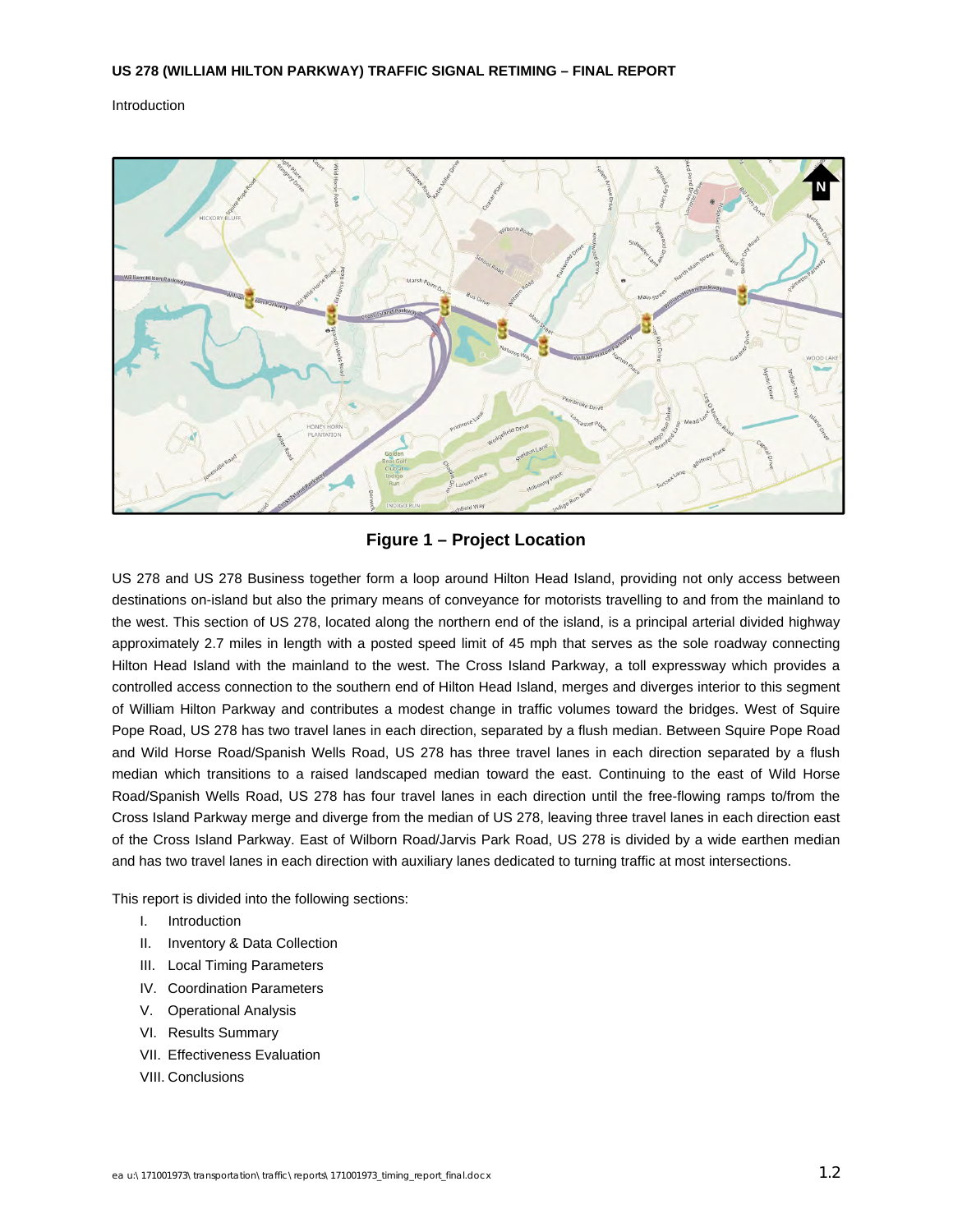Inventory & Data Collection

# **2.0 INVENTORY & DATA COLLECTION**

## **2.1 INVENTORY**

Stantec staff completed an inventory of each of the project intersections. Information obtained consists of the intersection configuration, signing and marking configurations, signal phasing, and pedestrian crossing dimensions. The inventory limits were approximately 500-feet from the intersection along the mainline. The measured clearance distances for each vehicular and pedestrian movement were utilized to calculate new yellow, all-red, and flashing don't walk clearance intervals. The completed form for each intersection is provided in **Appendix A**

# **2.2 DATA COLLECTION**

Stantec utilized various traffic data sources to develop traffic volumes for the off-peak season and peak season conditions. These sources include historical data from a continuous count stations (CCS) for US 278 just west of this signal system, historical turning movement counts and directional tube counts within this system conducted by the Town of Hilton Head Island in June 2017, and peak hour turning movement counts and 24-hour directional tube counts collected by Stantec in February 2018. **Table 2** lists the 24-hour count locations while the turning movement counts were conducted during weekday AM, weekday midday, weekday PM, and weekend peak hours at the study corridor intersections shown previously in **Table 1**.

#### **Table 2 – 24-Hour Directional Tube Count Locations**

|   | <b>Location</b>                                                 | <b>Direction of Travel</b> |
|---|-----------------------------------------------------------------|----------------------------|
| Α | US 278 (William Hilton Parkway) east of bridge over Skull Creek | Eastbound and Westbound    |
| B | US 278 (William Hilton Parkway) east of Spanish Wells Road      | Eastbound and Westbound    |
| C | US 278 (William Hilton Parkway) east of Whooping Crane Way      | Eastbound and Westbound    |

The 24-hour directional tube counts were graphed, as shown on the following page in **Figure 2,** to show the traffic volumes throughout a typical weekday. The existing and proposed TOD schedules are shown for reference on the Figures. The turning movement count (TMC) data was collected based upon the historical tube counts and after determining the peak periods in two-hour increments. The TMC's were collected and the peak hour was determined; this count data is included in **Appendix B**.

Using the available hourly historical count data taken from the CCS west of this system, off-season (school) and peak-season (summer) weekend hourly volumes were graphed, as shown on the following pages in **Figures 3 and 4**, to show the Saturday and Sunday traffic volumes and how they vary between the off-season and the peak-season. These traffic volumes, along with the existing and implemented time-of-day coordination plan periods, are shown below in **Figures 3** for Saturdays and **Figure 4** for Sundays.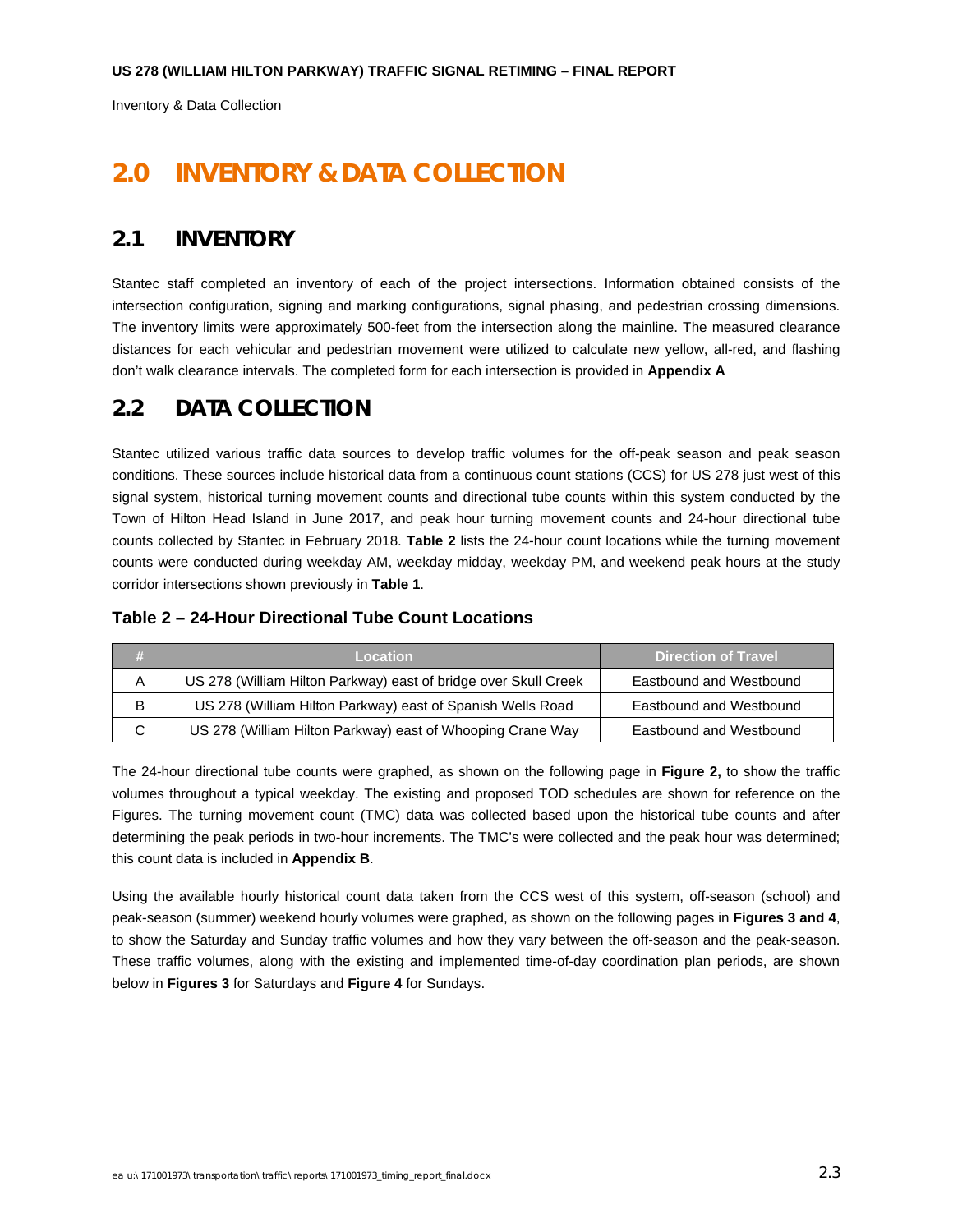Inventory & Data Collection



**Figure 2 – Weekday Directional Traffic Volumes (June 2017 [A, B, C1] and February 2018 [C2])**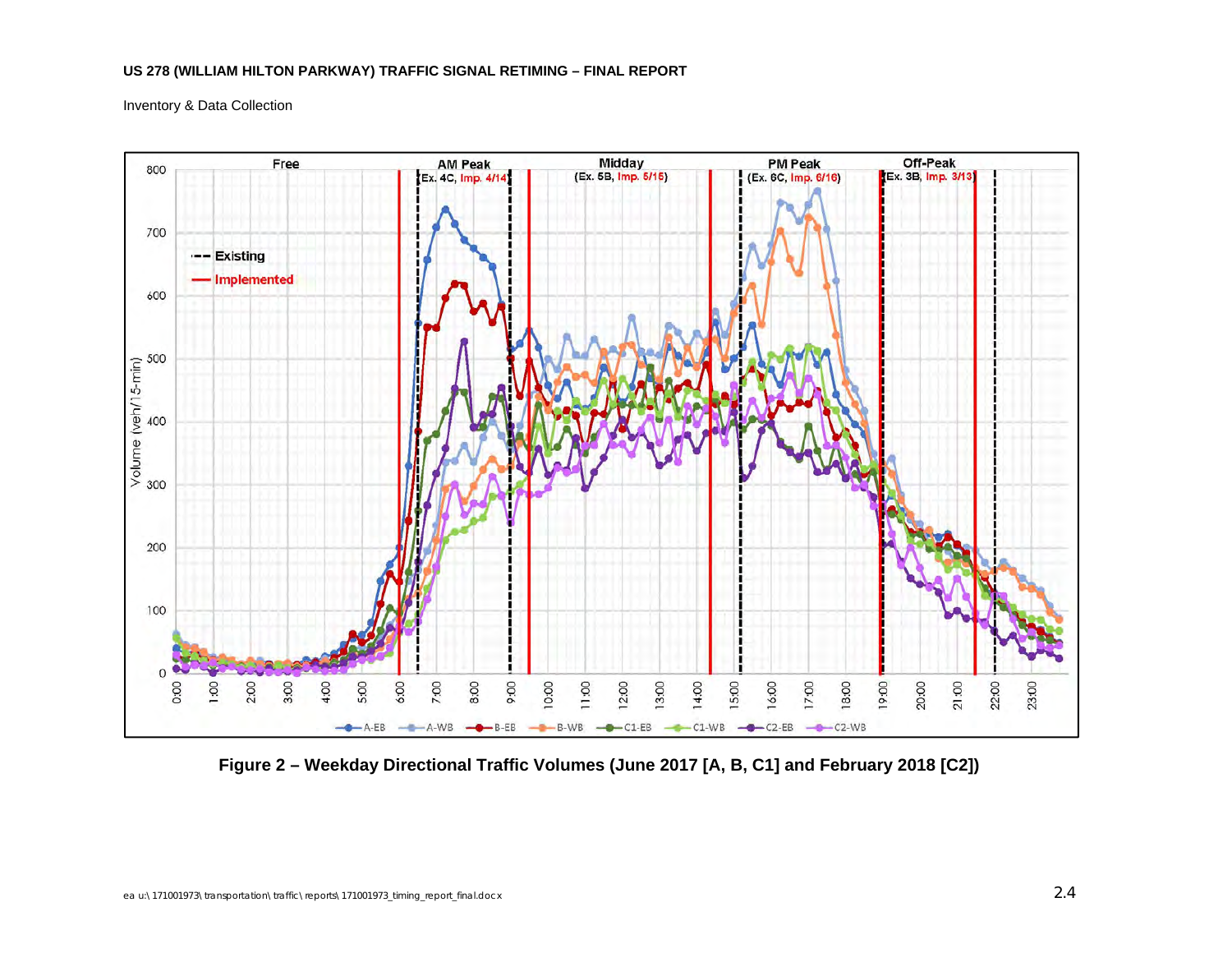Inventory & Data Collection



**Figure 3 – Saturday Directional Traffic Volumes (Summer [May-August] and School [September-April])**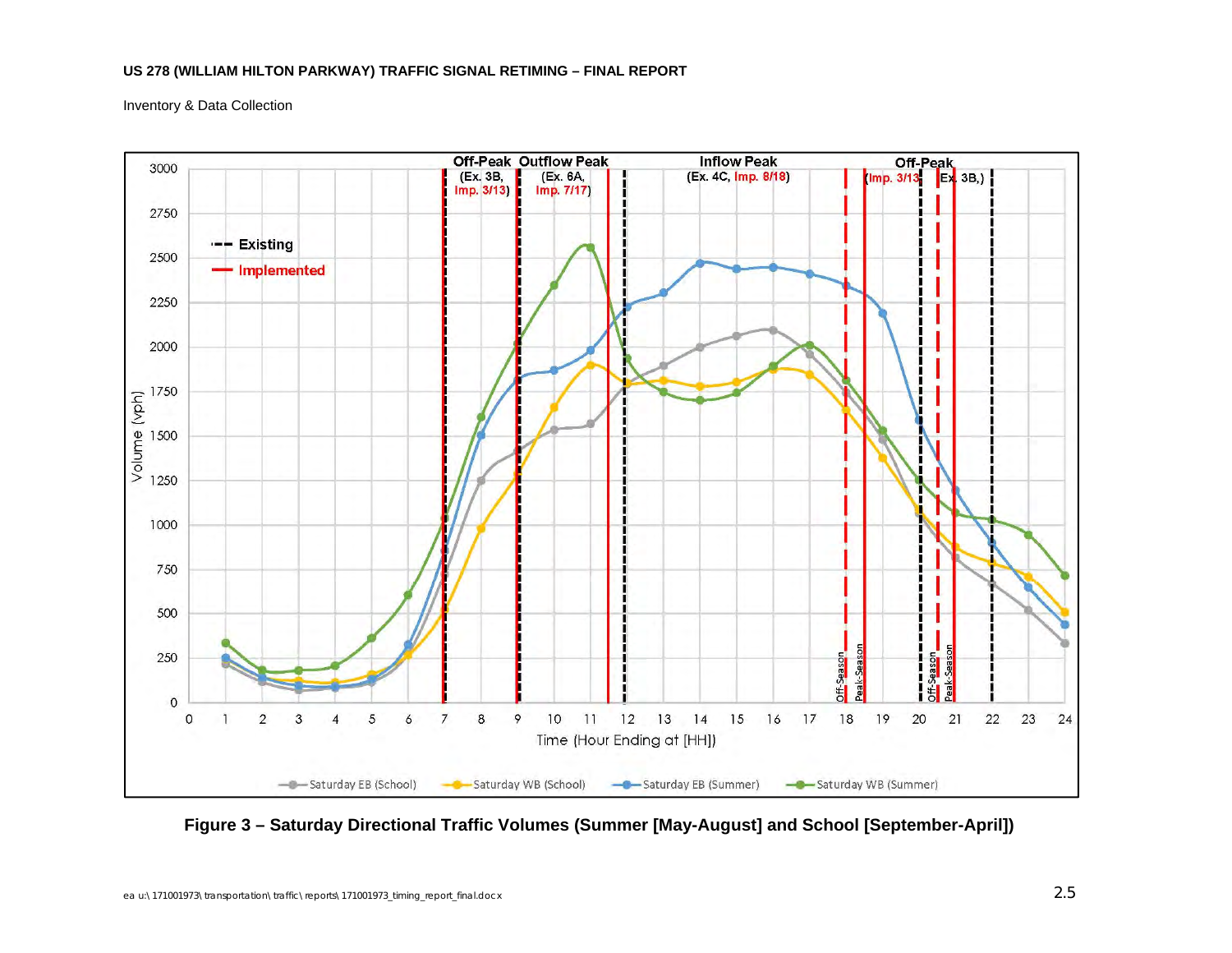Inventory & Data Collection



**Figure 4 – Sunday Directional Traffic Volumes (Summer [May-August] and School [September-April])**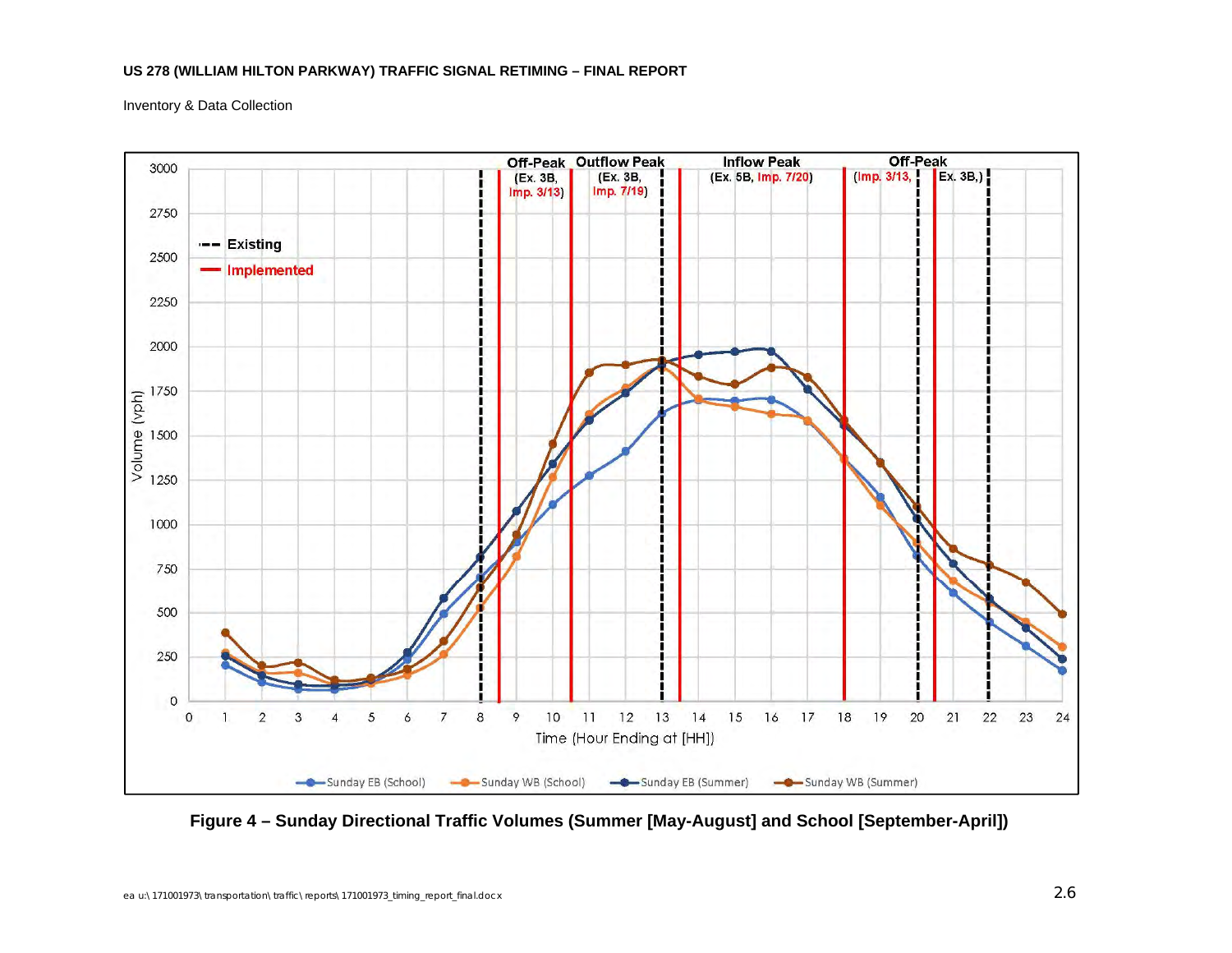Inventory & Data Collection

## **2.3 TRAFFIC VOLUME DEVELOPMENT**

To meet the project schedule of developing and implementing new coordinated signal timing plans before the 2018 peak season, Stantec analyzed the available traffic count data and applied factors based upon historical trends to develop projected peak season 2018 traffic volumes. Similarly, the data collected in June 2017 was adjusted to develop projected off-season 2018 traffic volumes.

Hourly traffic volume data recorded by SCDOT's continuous count station (CCS) just west of Hilton Head Island was reviewed for the 2014, 2015, 2016, and 2017 calendar years. The traffic volume data set for January 1, 2017 through December 31, 2017, as recorded by the CCS, was analyzed to develop directional peak hour and daily volume adjustment factors for the off-season, peak season, weekday, and weekend traffic projections.

Based upon the seasonal variation in daily volume observed at the CCS, data collected in February was increased by 14% to estimate June conditions. Variations in the intensity of directional peaks between the off-season and peak season were also measured from the 2017 CCS data and range between +2% and +35% for the weekend in-flow and out-flow peak hours. Based upon the historical growth in average annual daily traffic at the CCS entering and exiting Hilton Head Island from 2014 to 2017 (the most recent full year of data available), an annual growth factor of 1.9% was determined.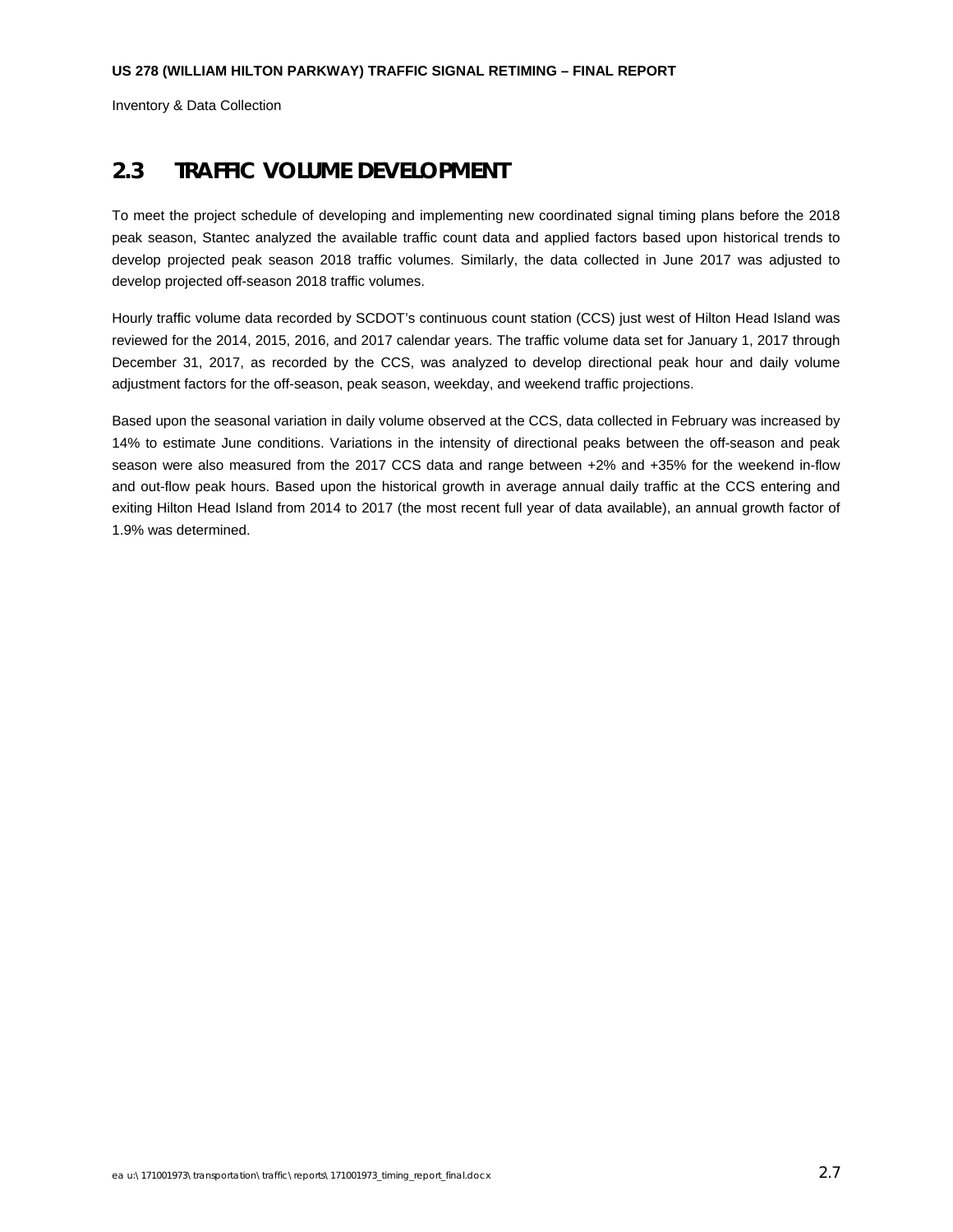Local Timing Parameters

# **3.0 LOCAL TIMING PARAMETERS**

Local controller timings were developed for each of the seven intersections in this project. **Table 3** details the methods used to develop the controller values that were used for each intersection. Clearance calculations for each intersection are shown in **Appendix A**.

| Parameter                                                                                                                                                                                                                                                                           | <b>Value</b>                                                                                                                                      |                                                                                                                     |  |  |  |  |  |  |  |
|-------------------------------------------------------------------------------------------------------------------------------------------------------------------------------------------------------------------------------------------------------------------------------------|---------------------------------------------------------------------------------------------------------------------------------------------------|---------------------------------------------------------------------------------------------------------------------|--|--|--|--|--|--|--|
| <b>PEDESTRIAN INTERVAL</b>                                                                                                                                                                                                                                                          |                                                                                                                                                   |                                                                                                                     |  |  |  |  |  |  |  |
| Pedestrian Change Interval                                                                                                                                                                                                                                                          | ((Curb to Curb Distance) / (Walking Speed))                                                                                                       |                                                                                                                     |  |  |  |  |  |  |  |
| <b>Walking Speed</b>                                                                                                                                                                                                                                                                | 3.5 Feet per Second                                                                                                                               |                                                                                                                     |  |  |  |  |  |  |  |
| 7 Seconds – Also calculated (Push button to far curb distance) / (walking speed<br>of 3.0fps). If this number was greater than the calculated Pedestrian Change<br>Walk<br>Interval then the difference was added to the Walk time.                                                 |                                                                                                                                                   |                                                                                                                     |  |  |  |  |  |  |  |
| Following the pedestrian change interval, a buffer interval consisting of a steady<br>UPRAISED HAND (symbolizing DON'T WALK) signal indication shall be<br><b>Buffer Interval</b><br>displayed for at least 3 seconds prior to the release of any conflicting vehicular<br>movement |                                                                                                                                                   |                                                                                                                     |  |  |  |  |  |  |  |
|                                                                                                                                                                                                                                                                                     | <b>VEHICLE INTERVAL</b>                                                                                                                           |                                                                                                                     |  |  |  |  |  |  |  |
| <b>Yellow Interval</b>                                                                                                                                                                                                                                                              | $t + (V/(2A + 64.4g))$<br>Minimum of 3 seconds. Rounded up<br>to the nearest tenth second.<br>Left turn clearance calculations<br>based on 20-MPH | $t =$ perception reaction time (1 second)<br>$V =$ posted speed in feet/second (20<br>mph for left turn clearances) |  |  |  |  |  |  |  |
| All Red Interval                                                                                                                                                                                                                                                                    | $A = deceleration rate (10$<br>feet/second/second)                                                                                                |                                                                                                                     |  |  |  |  |  |  |  |
| Minimum Green                                                                                                                                                                                                                                                                       | Maintain existing                                                                                                                                 | $W =$ intersection width measured from                                                                              |  |  |  |  |  |  |  |
| <b>Volume Density</b>                                                                                                                                                                                                                                                               | No Change                                                                                                                                         | stop bar to the far edge of the last<br>conflict lane (or crosswalk when the                                        |  |  |  |  |  |  |  |
| Minimum Cycle Length                                                                                                                                                                                                                                                                | 90 seconds                                                                                                                                        | crosswalk is greater than 20' from the                                                                              |  |  |  |  |  |  |  |
| Maximum Cycle Length                                                                                                                                                                                                                                                                | 240 Seconds                                                                                                                                       | intersection)                                                                                                       |  |  |  |  |  |  |  |
| <b>Offset Reference</b>                                                                                                                                                                                                                                                             | End of Green                                                                                                                                      | $L =$ length of vehicle (assume 20 feet)                                                                            |  |  |  |  |  |  |  |
| <b>Offset Seeking</b>                                                                                                                                                                                                                                                               | Short/Long Way                                                                                                                                    | $g$ = The approximate approach grade                                                                                |  |  |  |  |  |  |  |
| <b>Free Operation</b>                                                                                                                                                                                                                                                               | Late night                                                                                                                                        | $n =$ detection distance / 20                                                                                       |  |  |  |  |  |  |  |
| Yes<br>Lead/Lag by TOD?                                                                                                                                                                                                                                                             |                                                                                                                                                   |                                                                                                                     |  |  |  |  |  |  |  |
| <b>Traffic Responsive Operation</b>                                                                                                                                                                                                                                                 | $N =$ number of lanes                                                                                                                             |                                                                                                                     |  |  |  |  |  |  |  |
| <b>Special Events</b><br>No                                                                                                                                                                                                                                                         |                                                                                                                                                   |                                                                                                                     |  |  |  |  |  |  |  |
|                                                                                                                                                                                                                                                                                     | <b>CONTACT INFORMATION</b>                                                                                                                        |                                                                                                                     |  |  |  |  |  |  |  |
| <b>Traffic &amp; Transportation Engineer</b>                                                                                                                                                                                                                                        |                                                                                                                                                   | Darrin Shoemaker, P.E., Town of Hilton Head Island                                                                  |  |  |  |  |  |  |  |
| <b>Beaufort County Sheriff's Office</b><br>Law Enforcement                                                                                                                                                                                                                          |                                                                                                                                                   |                                                                                                                     |  |  |  |  |  |  |  |

#### **Table 3 – Local Timing Parameters**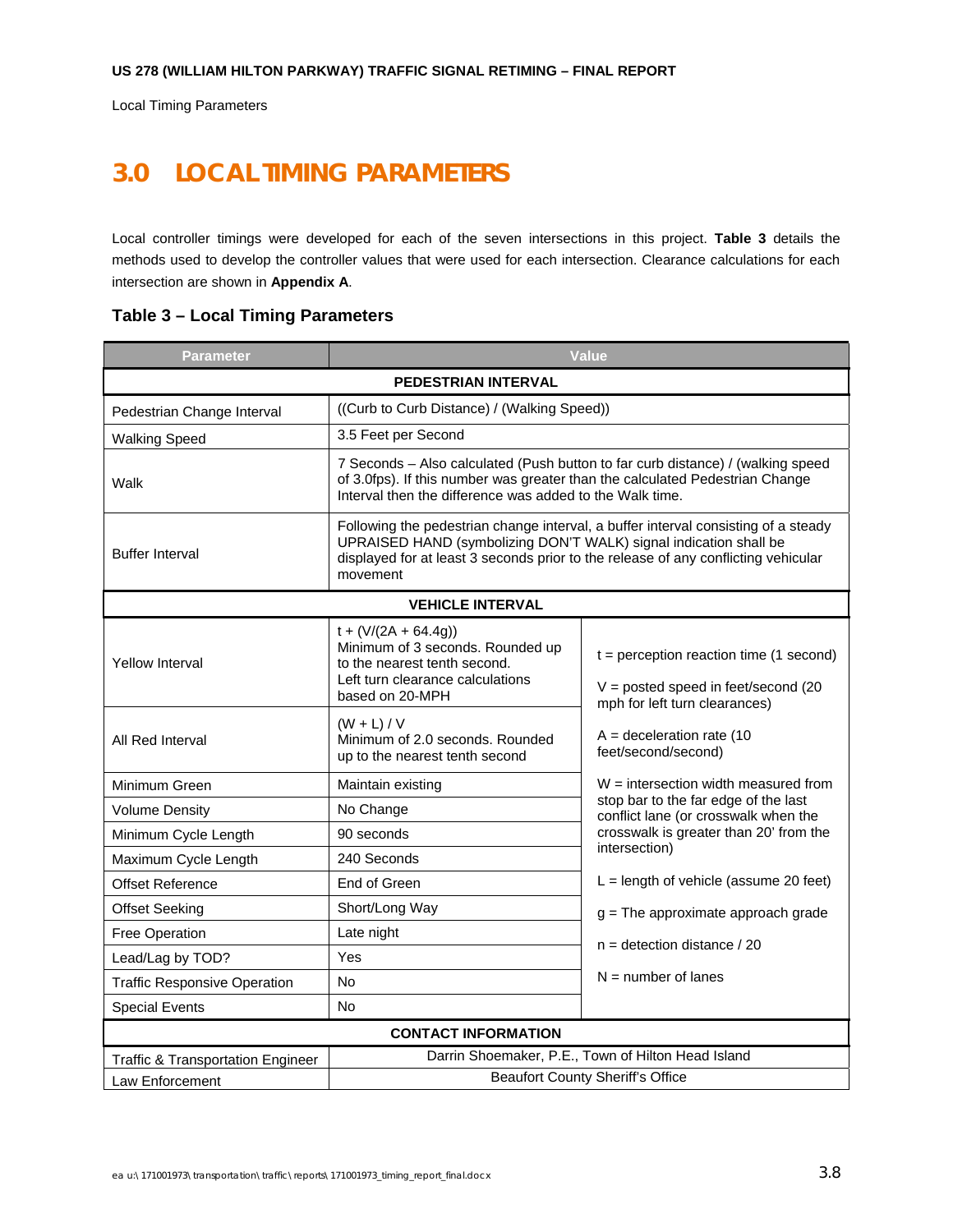Coordination Parameters

# **4.0 COORDINATION PARAMETERS**

The objective of the proposed signal timing is to minimize delay for all vehicles within the system and provide improved progression at the posted speed limit through the signal system for the mainline while minimizing sidestreet delay.

The turning movement count inventory data was entered into Synchro 10 using the following guidelines:

- All movements were coded as they appear in the field.
- Signing and marking restrictions were coded as they appear in the field.
- A saturated flow rate of 1,900 vehicles per hour was used.
- Posted speed limits were used for progression speeds.

Multiple runs of Synchro 10 were completed to determine the most appropriate combination of cycle length, splits, and offsets for each signal in the system. The existing coordinated signal timing plans and daily schedules are summarized below in **Table 4**. The implemented plans developed for both the off-season and peak-season conditions are summarized in **Table 5** on the following page. Detailed Synchro timing reports are included in **Appendix C** and time-space diagrams for the corridor are included in **Appendix D**.

| <b>Start</b>           |            | Monday-<br><b>Friday</b> |    | <b>Saturday</b> | <b>Sunday</b> |      |  |
|------------------------|------------|--------------------------|----|-----------------|---------------|------|--|
| <b>Time</b><br>(HH:MM) |            | Day Plan 1               |    | Day Plan 2      | Day Plan 3    |      |  |
|                        | #          | CL                       | #  | CL              | #             | CL   |  |
| 00:00                  | 99<br>Free |                          | 99 | Free            | 99            | Free |  |
| 06:30                  | 4C         | 180                      |    |                 |               |      |  |
| 07:00                  |            |                          | 3B | 130             |               |      |  |
| 08:00                  |            |                          |    |                 | 3Β            | 130  |  |
| 09:00                  | 5B         | 140                      | 6A | 170             |               |      |  |
| 12:00                  |            |                          | 4C | 180             |               |      |  |
| 13:00                  |            |                          |    |                 | 5Β            | 140  |  |
| 15:15                  | 6A         | 170                      |    |                 |               |      |  |
| 19:00                  | 3B         | 130                      |    |                 |               |      |  |
| 20:00                  |            |                          | 3Β | 130             | 3Β            | 130  |  |
| 22:00                  | 99         | Free                     | 99 | Free            | 99            | Free |  |

**Table 4 – Time-of-Day/Day-of-Week Schedule (Existing)**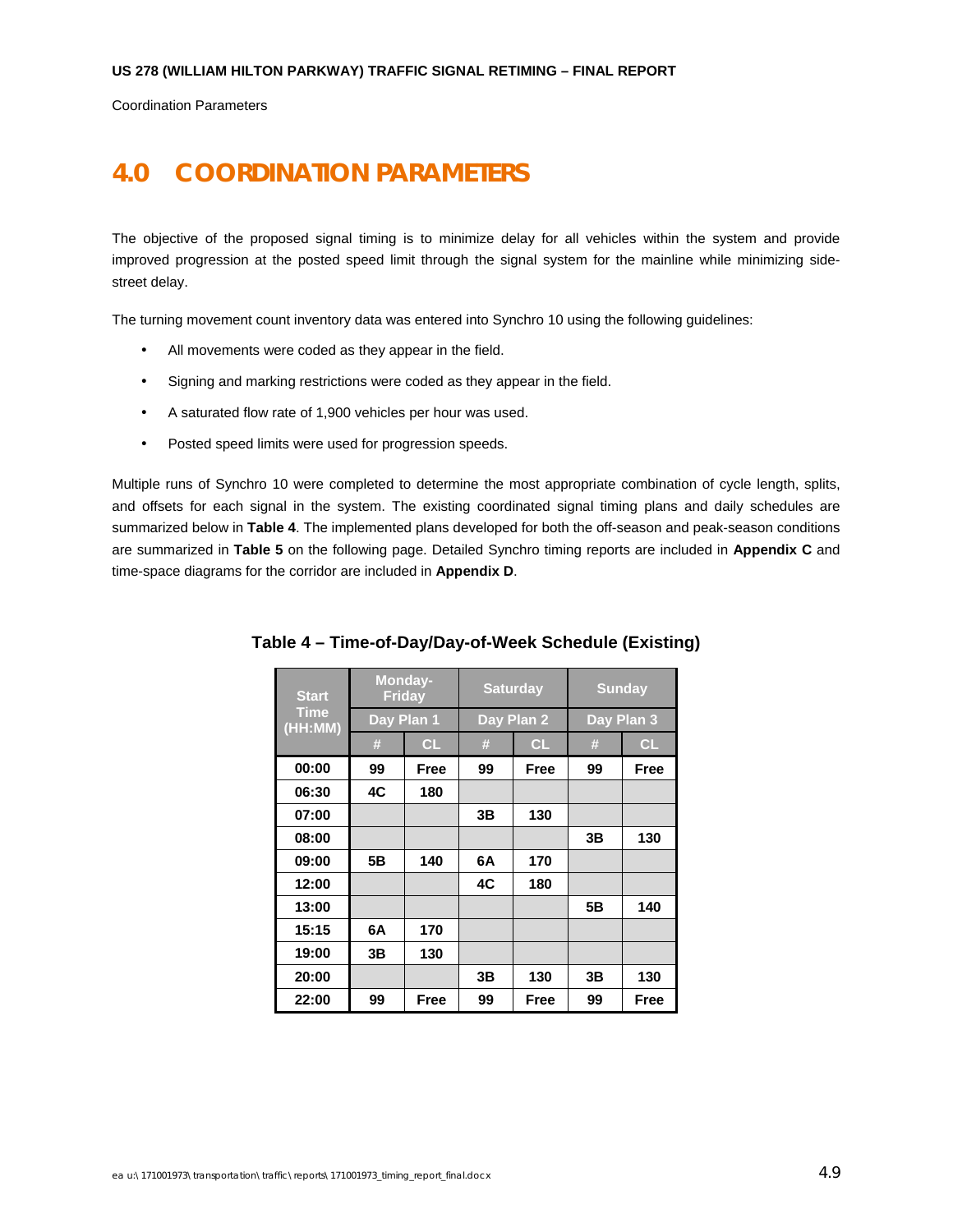Coordination Parameters

|                                        |    | <b>Off-Season</b><br>(September $9^{th}$ – March 14 <sup>th</sup> ) |                |                 |                         |               |                                         | <b>Peak-Season</b>       |    |                 |               |             |
|----------------------------------------|----|---------------------------------------------------------------------|----------------|-----------------|-------------------------|---------------|-----------------------------------------|--------------------------|----|-----------------|---------------|-------------|
|                                        |    |                                                                     |                |                 |                         |               | (March $15^{th}$ – September $8^{th}$ ) |                          |    |                 |               |             |
| <b>Start</b><br><b>Time</b><br>(HH:MM) |    | Monday-<br><b>Friday</b>                                            |                | <b>Saturday</b> |                         | <b>Sunday</b> |                                         | Monday-<br><b>Friday</b> |    | <b>Saturday</b> | <b>Sunday</b> |             |
|                                        |    | Day Plan 1                                                          | Day Plan 2     |                 | Day Plan 3              |               |                                         | Day Plan 4               |    | Day Plan 5      |               | Day Plan 6  |
|                                        | #  | <b>CL</b>                                                           | #              | CL              | #                       | CL            | #                                       | CL                       | #  | CL              | #             | CL          |
| 00:00                                  | 99 | <b>Free</b>                                                         | 99             | <b>Free</b>     | 99                      | <b>Free</b>   | 99                                      | <b>Free</b>              | 99 | Free            | 99            | <b>Free</b> |
| 06:00                                  | 4  | 140                                                                 |                |                 |                         |               | 14                                      | 140                      |    |                 |               |             |
| 07:00                                  |    |                                                                     | 3              | 100             |                         |               |                                         |                          | 13 | 100             |               |             |
| 08:30                                  |    |                                                                     |                |                 | $\overline{\mathbf{3}}$ | 100           |                                         |                          |    |                 | 13            | 100         |
| 09:00                                  |    |                                                                     | $\overline{7}$ | 160             |                         |               |                                         |                          | 17 | 180             |               |             |
| 09:30                                  | 5  | 120                                                                 |                |                 |                         |               | 15                                      | 120                      |    |                 |               |             |
| 10:30                                  |    |                                                                     |                |                 | $\overline{7}$          | 160           |                                         |                          |    |                 | 19            | 160         |
| 11:30                                  |    |                                                                     | 8              | 170             |                         |               |                                         |                          | 18 | 190             |               |             |
| 13:30                                  |    |                                                                     |                |                 | $\overline{7}$          | 160           |                                         |                          |    |                 | 20            | 190         |
| 14:20                                  | 6  | 130                                                                 |                |                 |                         |               | 16                                      | 150                      |    |                 |               |             |
| 18:00                                  |    |                                                                     | 3              | 100             | $\mathbf{3}$            | 100           |                                         |                          |    |                 | 13            | 100         |
| 18:30                                  |    |                                                                     |                |                 |                         |               |                                         |                          | 13 | 100             |               |             |
| 19:00                                  | 3  | 100                                                                 |                |                 |                         |               | 13                                      | 100                      |    |                 |               |             |
| 20:30                                  |    |                                                                     | 99             | Free            | 99                      | Free          |                                         |                          |    |                 | 99            | Free        |
| 21:00                                  |    |                                                                     |                |                 |                         |               |                                         |                          | 99 | <b>Free</b>     |               |             |
| 21:30                                  | 99 | Free                                                                |                |                 |                         |               | 99                                      | Free                     |    |                 |               |             |

**Table 5 – Time-of-Day/Day-of-Week Schedule (Implemented)** 

Note: The implemented plans 3-8 are programmed for year-round operation on plan days 1, 2, and 3. The implemented plans 13- 20 are programmed to supersede the off-season plans and operate during the peak season using plan days 4, 5, and 6.

## **4.1 PROPOSED TIMING PLANS**

The existing corridor utilizes four coordinated timing plans with cycle lengths that range from 130-180 seconds for everyday operation with no change for the summer peak season. As with the existing plans, several of the implemented timing plans have some directional bias for either eastbound or westbound due to the flow of traffic to and from the mainland west of this system. The implemented plans operate with cycle lengths that range from 100 seconds for the off-peak plan to 190 seconds for the weekend inflow peak plan. The weekday AM implemented timing plans operate with a 140 second cycle length during both the off-season and peak-season. The weekday Midday implemented timing plans operate with a 120 second cycle length in both the off-season and peak-season. The weekday PM implemented timing plans operate with a 130 second cycle length in the off-season and 150 second cycle length in the peak-season. The Saturday outflow implemented plans operate with a 160 second cycle length during the off-season and with a 180 second cycle length during the peak-season. The Saturday inflow implemented plans operate with a 170 second cycle length in the off-season and with a 190 second cycle length during the peakseason. During the off-season, the Saturday inflow plan is recycled for the Sunday peak period. During the peakseason, the Sunday outflow implemented plan operates with a 160 second cycle length and the Sunday inflow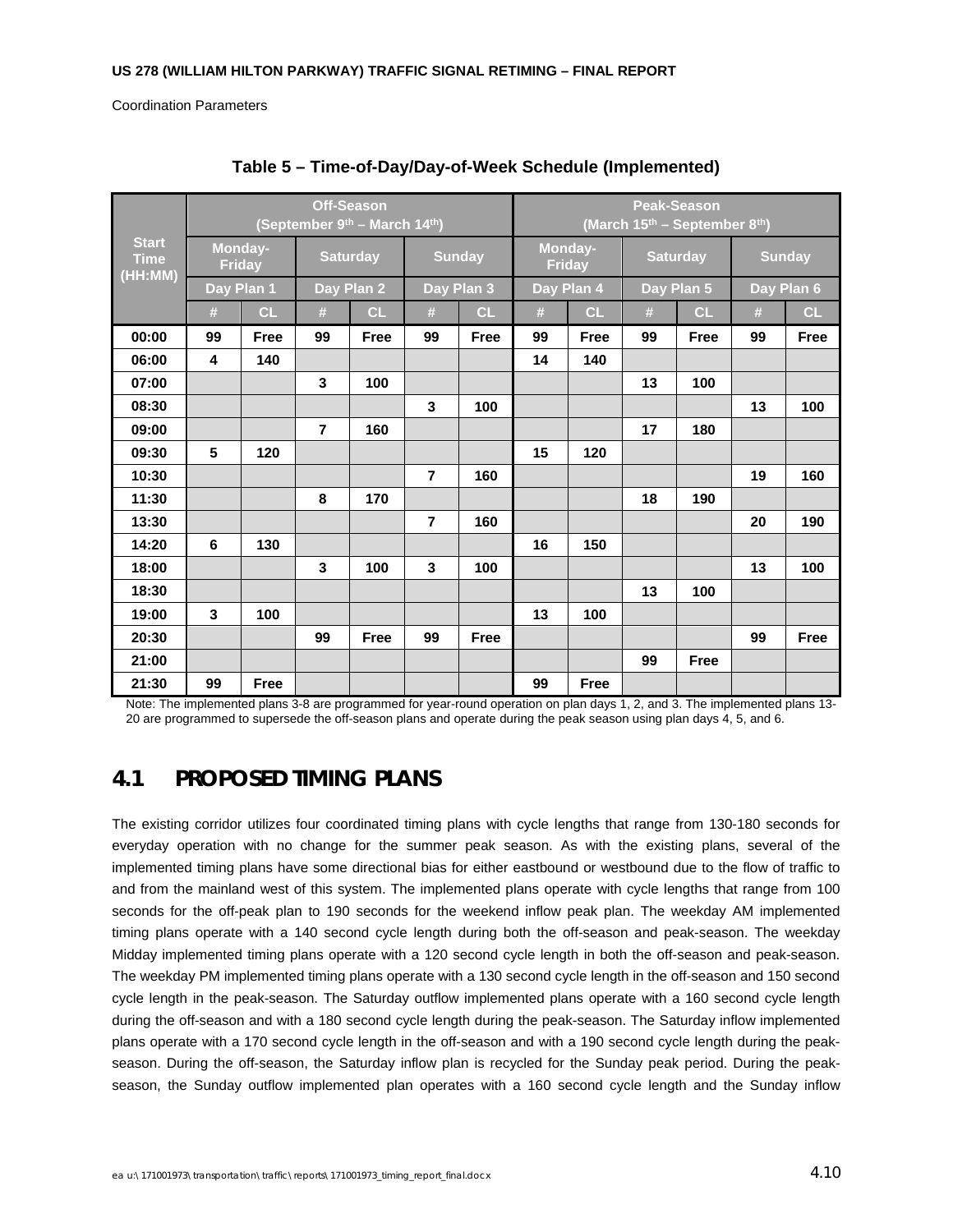#### Coordination Parameters

implemented plan operates with a 190 second cycle length. A detailed comparison of the changes to level of service and delay by each intersection is provided for each of the existing and implemented plans is shown in **Tables 14, 15, 16, 17, 18, 19, 20, 21, 22,** and **23** in section 5.2 of this report. Level of service comparisons between existing and implemented conditions were not performed for the off-peak and Sunday peak plans as the traffic data used to develop and evaluate timing plans was collected during other periods and adjusted to represent typical Sunday and off-peak volumes.

The existing weekday AM peak plan has a 180 second cycle length and runs from 06:30 to 09:00. This plan was replaced with a 140 second cycle length plan for both the off-season and peak-season that runs from 06:00 to 09:30. As shown in **Tables 14 and 15**, the implemented weekday AM plan reduced the delay at five of the seven intersections during the off-season and at six of the seven intersections during the peak-season. The implemented weekday AM plan improved or maintained the level of service at five of the intersections during the offseason and six of the intersections during the peak-season.

The existing weekday Midday plan runs a 140 second cycle length and runs from 09:00 to 15:15. The implemented weekday Midday plan has a 120 second cycle length in both the off-season and peak-season and runs from 09:30 to 14:20. Initially, an off-season plan with a 100 second cycle length was selected but was replaced during fine-tuning with a 120 second cycle length plan as necessary to adequately serve all movements throughout the corridor. As shown in **Tables 16 and 17**, the implemented Midday plan reduced the delay at four of the seven intersections during the off-season and at five of the seven intersections during the peak-season. The implemented weekday Midday plan improved or maintained the level of service at all seven intersections during both the off-season and the peakseason.

The existing weekday PM peak plan runs from 15:15 to 19:00 and has a cycle length of 170 seconds. This plan has been replaced with a 130 second cycle length for the off-season and a 150 second cycle length for the peak-season that runs from 14:20 to 19:00. Initially, an off-season plan with a 110 second cycle length was selected but during fine-tuning was replaced with a 130 second cycle length plan as necessary to adequately serve all movements throughout the corridor. As shown in **Tables 18 and 19**, the implemented PM plan reduced the delay at five of the seven intersections during the off-season and at five of the seven intersections during the peak-season. The implemented weekday PM plan improved or maintained the level of service at all seven intersections during both the off-season and the peak-season.

The existing Saturday outflow peak plan recycles the weekday PM peak plan with a 170 second cycle length and runs from 09:00 to 12:00. The implemented plan runs from 09:00 to 11:30 with a cycle length of 160 seconds for the off-season and 180 seconds for the peak-season. As shown in **Table 20**, the implemented Saturday (off-season) outflow peak plan maintained or improved the level of service at all seven intersections and reduced or had minor change to delay at five of the seven intersections. As shown in **Table 21**, the implemented Saturday (peak-season) outflow peak plan maintained or improved the level of service at four of the seven intersections and reduced or had minor change to delay at three of the seven intersections.

The existing Saturday inflow peak plan has a 180 second cycle length and runs from 12:00 to 20:00. The implemented plan runs from 11:30 to 18:00 with a cycle length of 170 seconds for the off-season and from 11:30 to 18:30 with a cycle length of 190 seconds for the peak-season. As shown in **Table 22**, the implemented Saturday (offseason) inflow peak plan improved or maintained the level of service at six of the seven intersections and reduced delay at three intersections. As shown in **Table 23**, the implemented Saturday (peak-season) inflow peak plan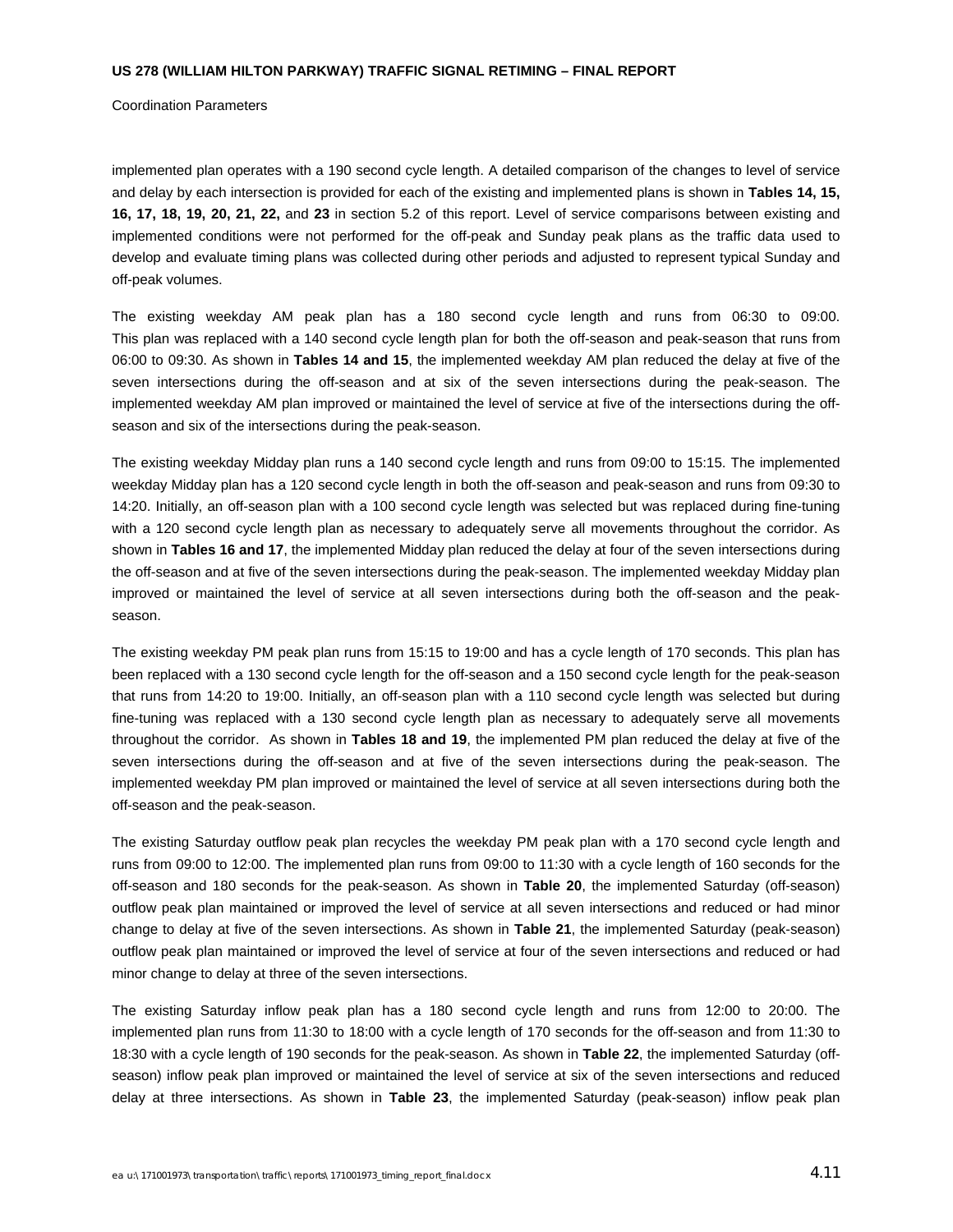Coordination Parameters

improved or maintained the level of service at all seven intersections and reduced or nominally changed delay at four of the seven intersections.

The existing Sunday peak plan has a 140 second cycle length and runs from 13:00 to 20:00 during both the offseason and peak-season. The implemented Saturday peak outflow plan, with a 160 second cycle length, is recycled for Sundays in the off-season and runs from 10:30 to 18:00. For the peak-season, the implemented Sunday outflow peak plan runs from 10:30 to 13:30 with a cycle length of 160 seconds and the implemented Sunday inflow peak plan runs from 13:30 to 18:00 with a cycle length of 190 seconds. Level of service comparisons between existing and implemented conditions were not performed for the Sunday peak plans as the traffic data used to develop and evaluate timing plans was collected during other periods and adjusted to represent typical Sunday volumes. While level of service comparisons and before and after studies were not performed for the Sunday peak periods, the new timing plans were optimized and fine-tuned to the observed conditions to adequately serve all movements along the corridor.

The existing off-peak plan has a 130 second cycle length and runs from 19:00 to 22:00 on weekdays, from 07:00 to 09:00 and again from 20:00 to 22:00 on Saturdays, from 08:00 to 13:00 and again from 20:00 to 22:00 on Sundays. During the off-season, the implemented off-peak plan has a 100 second cycle length and runs from 19:00 to 21:30 on weekdays, from 07:00 to 09:00 and again from 18:00 to 20:30 on Saturdays, and from 08:30 to 10:30 and again from 18:00 to 20:30 on Sundays. During the peak-season, the implemented off-peak plan has a 100 second cycle length and runs from 19:00 to 21:30 on weekdays, from 07:00 to 09:00 and again from 18:30 to 21:00 on Saturdays, and from 08:30 to 10:30 and again from 18:00 to 20:30 on Sundays.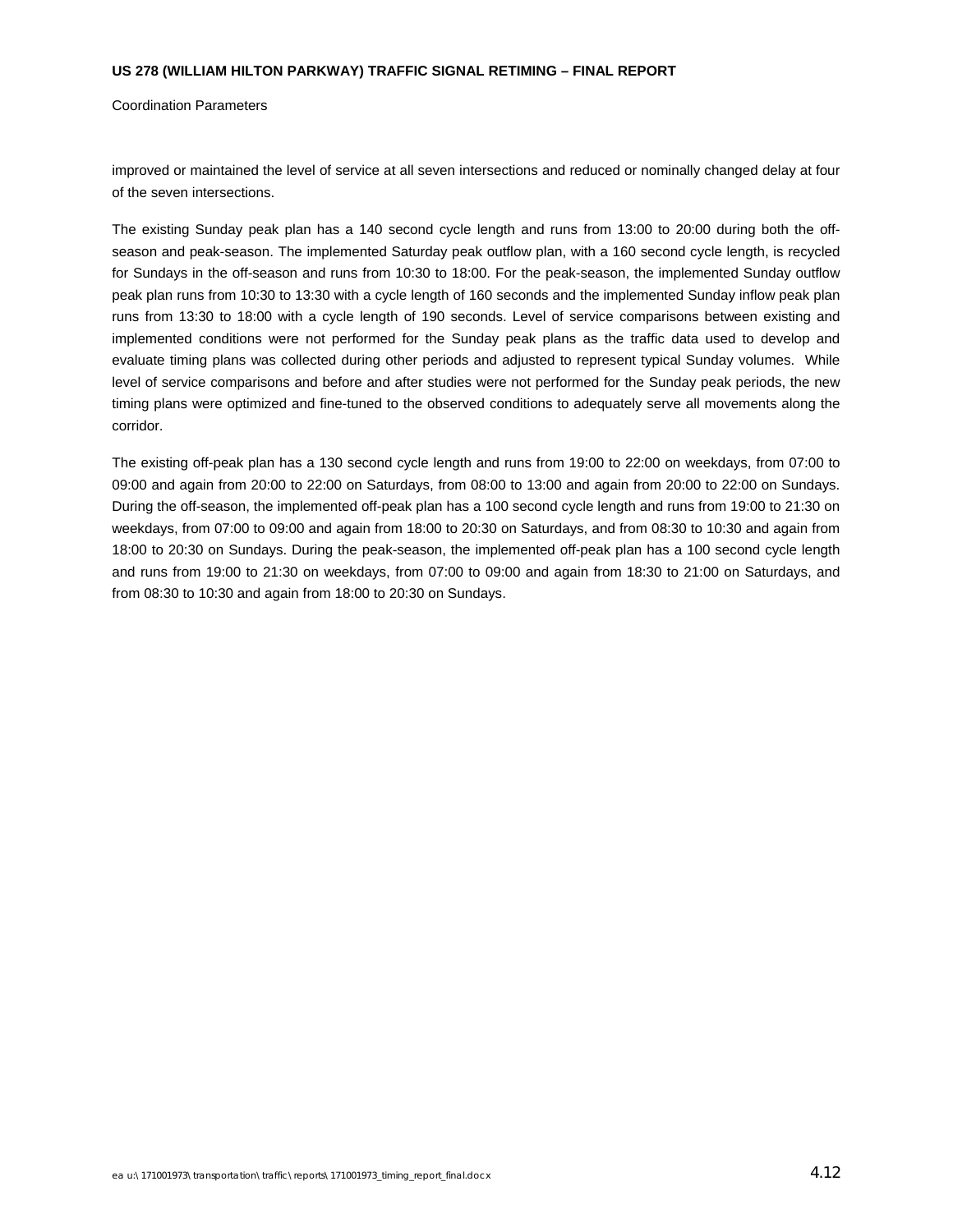# **5.0 OPERATIONAL ANALYSIS**

## **5.1 METHODOLOGY FOR BEFORE AND AFTER STUDIES**

The travel time, average speed, and delay studies were conducted in accordance with the procedures given in the *Manual of Transportation Engineering Studies*, published by the Institute of Transportation Engineers. Travel time, average speed, and delay studies were conducted in both the eastbound and westbound directions on US 278 (William Hilton Parkway) during the off-season weekday AM peak, weekday midday peak, and weekday PM peak periods. A minimum of six runs was made in each direction. The "floating car" technique was used, whereby the driver passes as many cars as pass the driver. During times of congestion and unbalanced lane utilization, the average car method was used whereby the driver matched the "average" vehicle in the traffic flow to account for unbalanced lane utilization. The following route were determined along the US 278 (William Hilton Parkway) system:

• Route 1: US 278 (William Hilton Parkway), eastbound/westbound between Squire Pope Road/Chamberlin Drive and Beach City Road/Gardner Drive.

The study vehicle was unmarked and operated as inconspicuously as possible. The operator recorded the stops and travel time experienced during each run. The "before" runs were collected for US 278 (William Hilton Parkway) on Wednesday, March 28, 2018. The "after" runs were collected for US 278 (William Hilton Parkway) on Thursday, October 4, 2018. Travel run data was collected using a GPS receiver and was processed with Tru-Traffic version 10 software. **Tables 6, 7, 8 and 9** below and on the following pages, summarize the recorded "before" and "after" travel time, average speed, delay, and number of stops. Hydrocarbons (HC), and oxides of nitrogen (NO<sub>x</sub>), which are vehicle emissions regulated by federal law, along with carbon dioxide (CO<sub>2</sub>) emissions and fuel consumption were estimated by processing the travel time runs using the Tru-Traffic software. These values are summarized for the "before" and "after" runs on the following pages in **Tables 10, 11, 12, and 13**. The data below is shown as the average of multiple runs for each time period and direction of travel. The raw travel time reports are included in **Appendix E**.

| US 278 (William Hilton Parkway) |         |                        |                    |         |           |                    |          |           |                    |  |
|---------------------------------|---------|------------------------|--------------------|---------|-----------|--------------------|----------|-----------|--------------------|--|
|                                 |         | <b>AM</b><br><b>MD</b> |                    |         |           |                    |          | <b>PM</b> |                    |  |
| <b>Direction of Travel</b>      | EB      | <b>WB</b>              | All<br><b>Runs</b> | EВ      | <b>WB</b> | All<br><b>Runs</b> | EВ       | <b>WB</b> | All<br><b>Runs</b> |  |
| <b>Before</b>                   | 293     | 272                    | 282                | 281     | 292       | 286                | 375      | 512       | 447                |  |
| After                           | 293     | 265                    | 280                | 279     | 268       | 273                | 312      | 448       | 383                |  |
| % Difference                    | $0.0\%$ | $-2.6%$                | $-0.7%$            | $-0.7%$ | $-8.2%$   | $-4.5%$            | $-16.8%$ | $-12.5%$  | $-14.3%$           |  |

#### **Table 6 – Average Travel Time (sec)**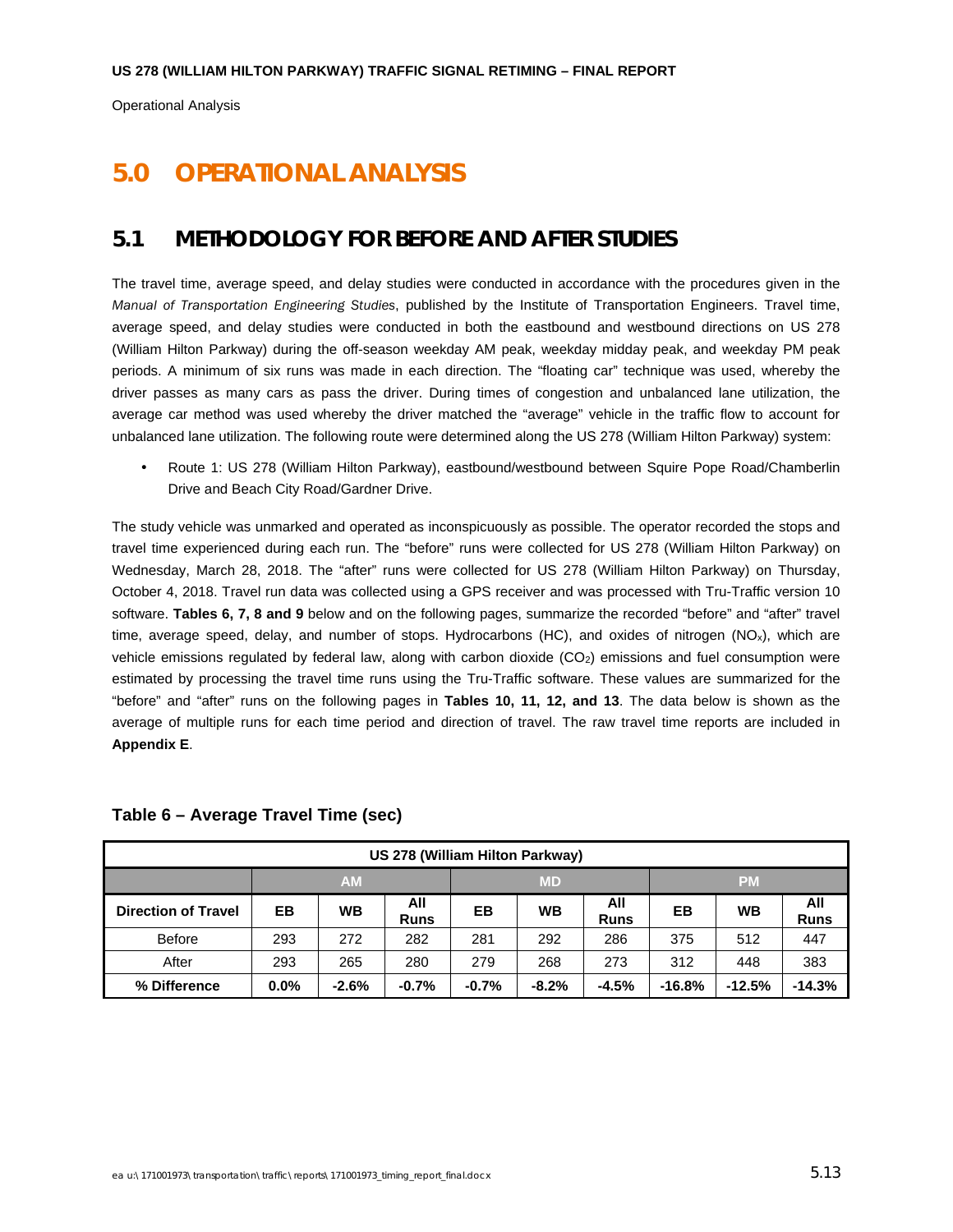# **Table 7 – Average Delay (sec)**

| US 278 (William Hilton Parkway) |                        |           |                    |         |           |                    |          |          |                    |  |
|---------------------------------|------------------------|-----------|--------------------|---------|-----------|--------------------|----------|----------|--------------------|--|
|                                 | <b>AM</b><br><b>MD</b> |           |                    |         | <b>PM</b> |                    |          |          |                    |  |
| <b>Direction of Travel</b>      | EВ                     | <b>WB</b> | All<br><b>Runs</b> | EВ      | <b>WB</b> | All<br><b>Runs</b> | EВ       | WB       | All<br><b>Runs</b> |  |
| <b>Before</b>                   | 81                     | 59        | 70                 | 68      | 79        | 74                 | 163      | 299      | 235                |  |
| After                           | 81                     | 53        | 68                 | 66      | 56        | 61                 | 99       | 235      | 171                |  |
| % Difference                    | $0.0\%$                | $-10.2%$  | $-2.9%$            | $-2.9%$ | $-29.1%$  | $-17.6%$           | $-39.3%$ | $-21.4%$ | $-27.2%$           |  |

## **Table 8 – Average Speed (mph)**

| US 278 (William Hilton Parkway) |         |                                     |                    |         |           |                    |          |         |                    |
|---------------------------------|---------|-------------------------------------|--------------------|---------|-----------|--------------------|----------|---------|--------------------|
|                                 |         | <b>AM</b><br><b>MD</b><br><b>PM</b> |                    |         |           |                    |          |         |                    |
| <b>Direction of Travel</b>      | EВ      | <b>WB</b>                           | All<br><b>Runs</b> | EВ      | <b>WB</b> | All<br><b>Runs</b> | EВ       | WB      | All<br><b>Runs</b> |
| <b>Before</b>                   | 33.8    | 35.7                                | 34.8               | 34.6    | 33.2      | 33.9               | 25.9     | 23.3    | 24.5               |
| After                           | 34.0    | 36.7                                | 35.3               | 34.8    | 36.4      | 35.6               | 31.0     | 24.6    | 27.7               |
| % Difference                    | $+0.6%$ | $+2.8%$                             | $+1.4%$            | $+0.6%$ | $+9.6%$   | $+5.0%$            | $+19.7%$ | $+5.6%$ | $+13.1%$           |

## **Table 9 – Average Number of Stops**

| US 278 (William Hilton Parkway) |                                     |           |                    |          |           |                    |         |           |                    |
|---------------------------------|-------------------------------------|-----------|--------------------|----------|-----------|--------------------|---------|-----------|--------------------|
|                                 | <b>AM</b><br><b>MD</b><br><b>PM</b> |           |                    |          |           |                    |         |           |                    |
| <b>Direction of Travel</b>      | EВ                                  | <b>WB</b> | All<br><b>Runs</b> | EВ       | <b>WB</b> | All<br><b>Runs</b> | EВ      | <b>WB</b> | All<br><b>Runs</b> |
| <b>Before</b>                   | 1.4                                 | 1.7       | 1.6                | 1.9      | 1.7       | 1.8                | 2.8     | 4.7       | 3.8                |
| After                           | 1.6                                 | 1.5       | 1.5                | 1.5      | 1.2       | 1.3                | 2.7     | 3.7       | 3.2                |
| % Difference                    | $+14.3%$                            | $-11.8%$  | $-6.3%$            | $-21.1%$ | $-29.4%$  | $-27.8%$           | $-3.6%$ | $-21.3%$  | $-15.8%$           |

## **Table 10 – Average Oxides of Nitrogen Emissions (kg/hr)**

| US 278 (William Hilton Parkway) |                                     |           |                    |         |           |                    |         |           |                    |
|---------------------------------|-------------------------------------|-----------|--------------------|---------|-----------|--------------------|---------|-----------|--------------------|
|                                 | <b>AM</b><br><b>MD</b><br><b>PM</b> |           |                    |         |           |                    |         |           |                    |
| <b>Direction of Travel</b>      | EВ                                  | <b>WB</b> | All<br><b>Runs</b> | EВ      | <b>WB</b> | All<br><b>Runs</b> | EВ      | <b>WB</b> | All<br><b>Runs</b> |
| <b>Before</b>                   | 8.07                                | 4.17      | 12.25              | 6.78    | 6.87      | 13.65              | 6.11    | 8.66      | 14.77              |
| After                           | 7.97                                | 3.93      | 11.90              | 6.66    | 6.58      | 13.23              | 6.29    | 9.14      | 15.43              |
| % Difference                    | $-1.3%$                             | $-5.8%$   | $-2.8%$            | $-1.9%$ | $-4.2%$   | $-3.0%$            | $+2.9%$ | $+5.6%$   | $+4.5%$            |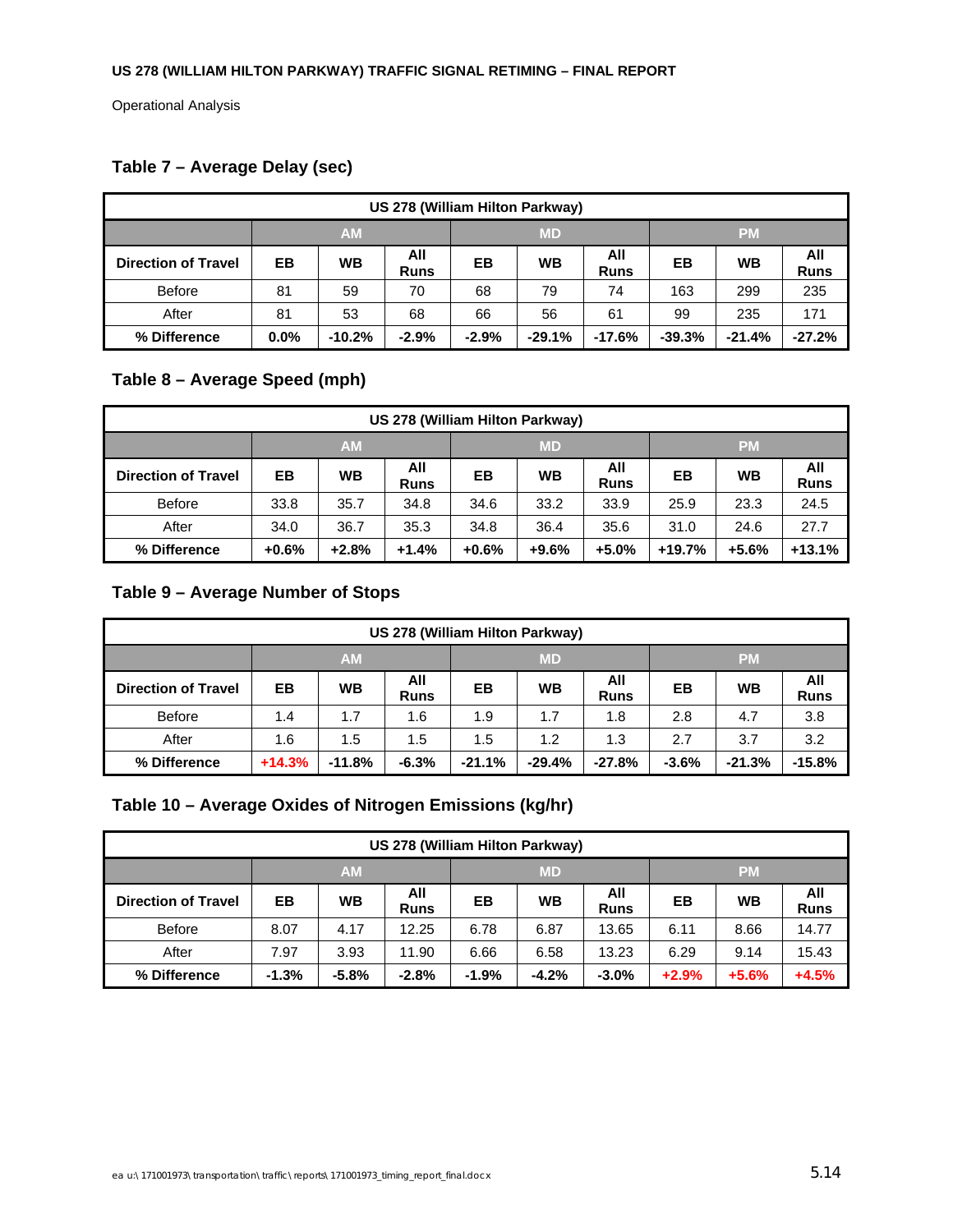| US 278 (William Hilton Parkway) |                                     |         |                    |         |           |                    |         |           |                    |
|---------------------------------|-------------------------------------|---------|--------------------|---------|-----------|--------------------|---------|-----------|--------------------|
|                                 | <b>AM</b><br><b>MD</b><br><b>PM</b> |         |                    |         |           |                    |         |           |                    |
| <b>Direction of Travel</b>      | EВ                                  | WВ      | All<br><b>Runs</b> | EВ      | <b>WB</b> | All<br><b>Runs</b> | EB      | <b>WB</b> | All<br><b>Runs</b> |
| <b>Before</b>                   | 0.72                                | 0.35    | 1.07               | 0.58    | 0.59      | 1.17               | 0.53    | 0.75      | 1.29               |
| After                           | 0.72                                | 0.32    | 1.04               | 0.59    | 0.56      | 1.15               | 0.56    | 0.85      | 1.42               |
| % Difference                    | $0.0\%$                             | $-8.1%$ | $-2.6%$            | $+1.9%$ | $-5.1%$   | $-1.6%$            | $+5.4%$ | $+13.4%$  | $+10.1%$           |

### **Table 11 – Average Hydrocarbon Emissions (kg/hr)**

### **Table 12 – Average Carbon Dioxide Emissions (kg/hr)**

| US 278 (William Hilton Parkway) |         |                        |                    |         |           |                    |         |           |                    |
|---------------------------------|---------|------------------------|--------------------|---------|-----------|--------------------|---------|-----------|--------------------|
|                                 |         | <b>AM</b><br><b>MD</b> |                    |         |           |                    |         | <b>PM</b> |                    |
| <b>Direction of Travel</b>      | EB      | WВ                     | All<br><b>Runs</b> | EВ      | <b>WB</b> | All<br><b>Runs</b> | EВ      | WB        | All<br><b>Runs</b> |
| <b>Before</b>                   | 1180    | 613                    | 1793               | 997     | 1009      | 2007               | 928     | 1527      | 2455               |
| After<br>588<br>1169            |         |                        | 1757               | 988     | 968       | 1957               | 925     | 1442      | 2367               |
| % Difference                    | $-1.0%$ | $-4.1%$                | $-2.0%$            | $-0.9%$ | $-4.0%$   | $-2.5%$            | $-0.3%$ | $-5.6%$   | $-3.6%$            |

### **Table 13 – Average Fuel Consumption (gal/hr)**

| US 278 (William Hilton Parkway) |         |                        |                    |         |           |                    |         |           |                    |
|---------------------------------|---------|------------------------|--------------------|---------|-----------|--------------------|---------|-----------|--------------------|
|                                 |         | <b>AM</b><br><b>MD</b> |                    |         |           |                    |         | <b>PM</b> |                    |
| <b>Direction of Travel</b>      | EB      | <b>WB</b>              | All<br><b>Runs</b> | EВ      | <b>WB</b> | All<br><b>Runs</b> | EВ      | <b>WB</b> | All<br><b>Runs</b> |
| <b>Before</b>                   | 142.12  | 73.53                  | 215.66             | 120.13  | 121.48    | 241.61             | 110.94  | 183.49    | 294.43             |
| After                           | 140.81  | 70.53                  | 211.35             | 119.19  | 116.64    | 235.83             | 111.74  | 177.00    | 288.74             |
| % Difference                    | $-0.9%$ | $-4.1%$                | $-2.0%$            | $-0.8%$ | $-4.0%$   | $-2.4%$            | $+0.7%$ | $-3.5%$   | $-1.9%$            |

# **5.2 LOS AND DELAY ANALYSIS**

Synchro 10 was also used to prepare an evaluation of intersection operations to determine the Level of Service (LOS) and average delay of the existing condition (existing geometry, existing signal timings, and existing traffic volumes) and the proposed condition (existing geometry, proposed signal timings, and existing traffic volumes). This capacity analysis methodology is based on the *2010 Highway Capacity Manual* (HCM), a standard guidance for capacity analysis, which defines LOS at signalized intersections in terms of average control delay per vehicle, which is composed of initial deceleration delay, queue move-up time, stopped delay, and final acceleration delay. LOS ranges from A to F, with LOS A indicating operations with very low control delay and LOS F describing operations with extremely high average control delay. In the comparison between existing, proposed, and final timings, the LOS and delay should improve for the overall corridor but may increase or decrease at individual intersections depending on what was running before.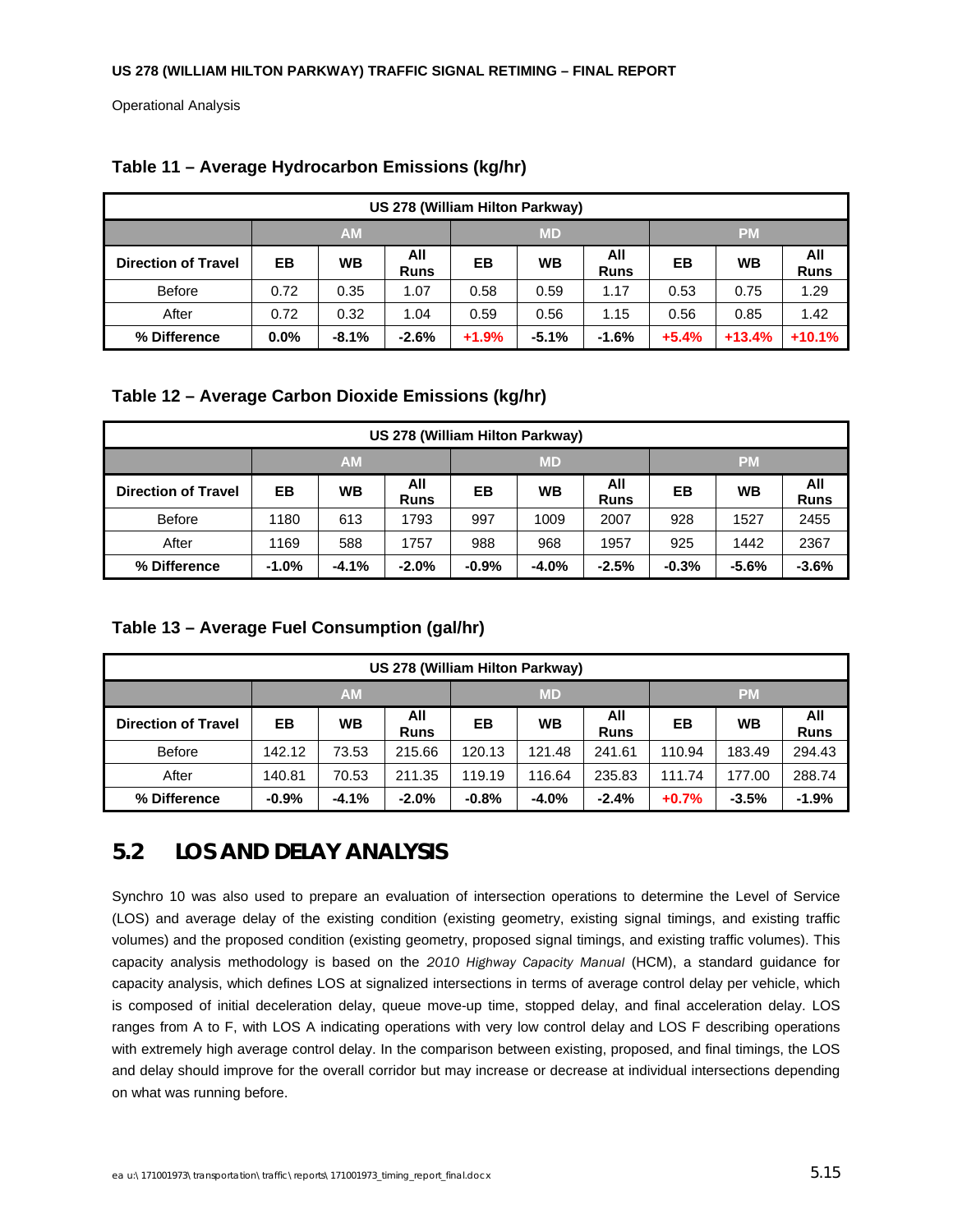Operational Analysis

Currently, the corridor has very directional peak hour traffic during the weekday AM and PM peak periods, particularly along the segment west of the Cross Island Parkway. The weekday midday traffic volumes are more evenly balanced. The primary goal for timing the US 278 (William Hilton Parkway) corridor was to minimize delay for all vehicles within the system and provide improved progression at the posted speed limit through the signal system for the mainline while minimizing side-street queuing and delay. The volume-to-capacity (V/C) ratios were also included in the analysis to measure capacity demand of each intersection since delay on side streets and protected-only leftturns can sometimes skew an intersection delay even if the respective queues are under capacity. Overall, corridor offsets looked to reduce queuing and delay.

The results of the existing and implemented conditions are shown on the following pages in **Tables 14, 15, 16, 17, 18, 19, 20, 21, 22, and 23**. Reports detailing the Synchro LOS and Delay outputs are included in **Appendix C**. Although some of LOS and delays results under the implemented plans yielded worse values than the existing models, the signal timings have been optimized and fine-tuned to accommodate improved progression along US 278 (William Hilton Parkway) and capacity efficiency throughout the system. Meanwhile, all LOS results remain at 'D' or better with one exception and with many intersections performing with even better results.

The LOS, delay, and V/C ratios varied in the field upon implementation and fine-tuning of the proposed timing plans. Overall, the US 278 (William Hilton Parkway) system has numerous volume and lane additions and subtractions at major intersections and at the ramps to/from the Cross Island Parkway that result in unbalanced lane utilization and varying speeds in advance of intersections when vehicles are preparing to turn or merge. Consequently, varying speeds, lane utilization, geometric constraints, volume and lane additions and subtractions between the study intersections contributed various effects on the overall progression and flow of the corridor. Adjustments to the splits and offsets were incorporated during fine tuning and also in the weeks following implementation upon observation of actual driver behavior.

| Level of Service (LOS)        | <b>Change in Intersection Delay</b>                              |
|-------------------------------|------------------------------------------------------------------|
| Improved by two letter grades | Delay decreased by more than 2.0 seconds.                        |
| Improved by one letter grade  | Delay decreased by 1.0 second or more but less than 2.0 seconds. |
| No change to LOS              | Delay changed by less than 1.0 second $(+/-)$                    |
| Degraded by one letter grade  | Delay increased by 1.0 second or more but less than 2.0 seconds. |
| Degraded by two letter grades | Delay increased by 2.0 seconds or more.                          |

#### **Level of Service (LOS) and Intersection Delay Summary Legend**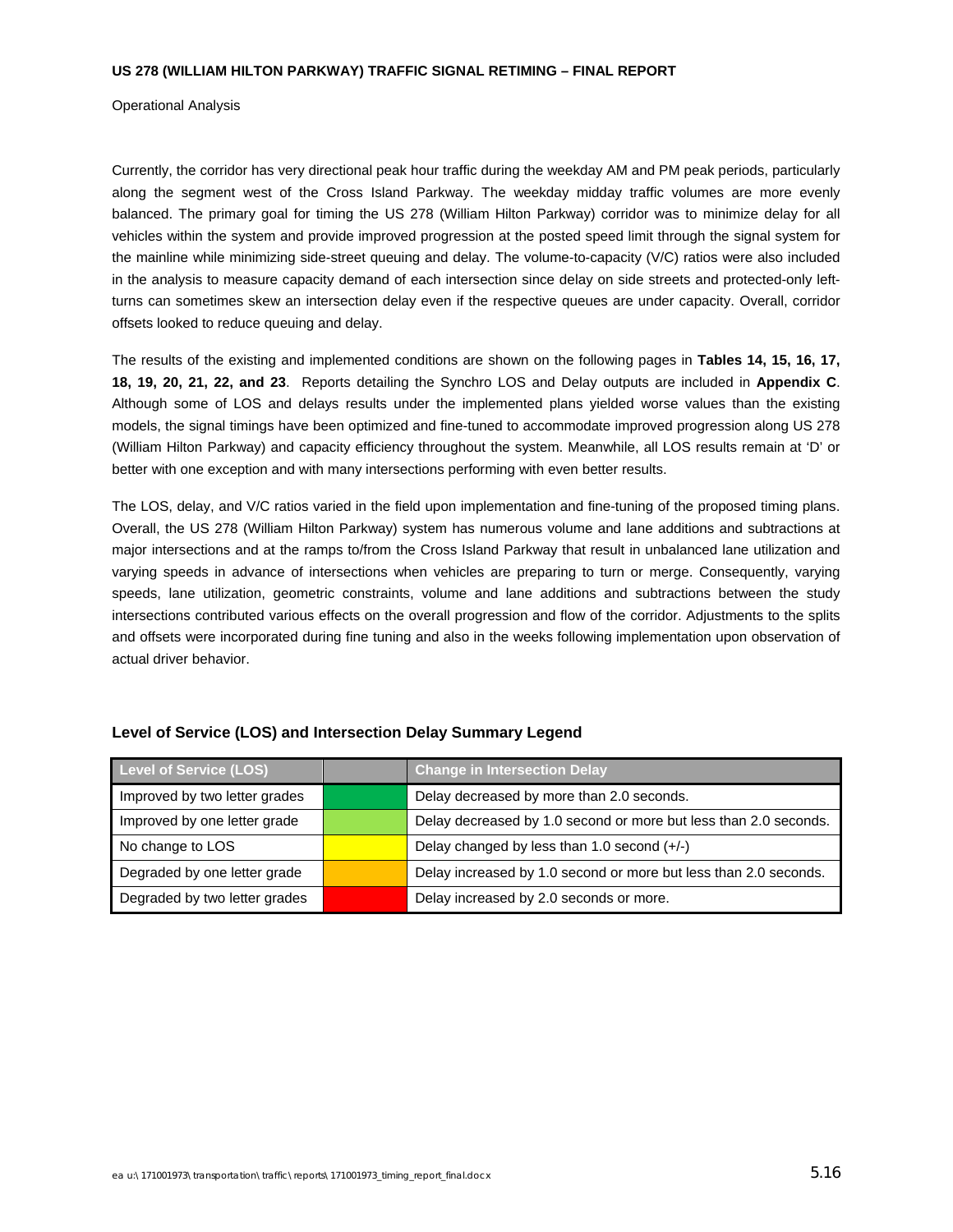|               |      |                                                                                           |            | <b>Existing</b>                             | <b>Implemented</b> |                                             |  |
|---------------|------|-------------------------------------------------------------------------------------------|------------|---------------------------------------------|--------------------|---------------------------------------------|--|
| #             | ID#  | <b>Intersection</b>                                                                       | <b>LOS</b> | <b>Control</b><br><b>Delay</b><br>(sec/veh) | <b>LOS</b>         | <b>Control</b><br><b>Delay</b><br>(sec/veh) |  |
| 1             | 6100 | US 278 & S-141 (Squire Pope Road)<br>& Chamberlin Drive                                   | A          | 7.5                                         | A                  | 5.9                                         |  |
| $\mathcal{P}$ | 6101 | US 278 & Wild Horse Road & S-79<br>(Spanish Wells Road)                                   | C          | 28.3                                        | C                  | 21.6                                        |  |
| 3             | 6102 | US 278 Business & S-482 (Gum<br>Tree Road) & Ramps to/from Cross<br><b>Island Parkway</b> | D          | 46.8                                        | D                  | 40.1                                        |  |
| 4             | 6103 | US 278 Business & S-626 (Wilborn<br>Road) & Jarvis Park Road                              | C          | 28.4                                        | C                  | 24.5                                        |  |
| 5             | 6104 | US 278 Business & Museum Street<br>& Pembroke Drive                                       | A          | 9.5                                         | B                  | 17.1                                        |  |
| 6             | 6105 | US 278 Business & Whooping<br>Crane Way & Indigo Run Drive                                | B          | 17.7                                        | С                  | 22.6                                        |  |
| 7             | 6106 | US 278 Business & Beach City<br>Road & Gardner Drive                                      | B          | 18.6                                        | B                  | 15.9                                        |  |

### **Table 14 – Existing and Implemented Intersection Level of Service and Delay (#4 Weekday AM Peak Period – Off Season)**

#### **Table 15 – Existing and Implemented Intersection Level of Service and Delay (#14 Weekday AM Peak Period – Peak Season)**

|                         |      |                                                                                           |            | <b>Existing</b>                             |              | <b>Implemented</b>                          |
|-------------------------|------|-------------------------------------------------------------------------------------------|------------|---------------------------------------------|--------------|---------------------------------------------|
| #                       | ID#  | <b>Intersection</b>                                                                       | <b>LOS</b> | <b>Control</b><br><b>Delay</b><br>(sec/veh) | <b>LOS</b>   | <b>Control</b><br><b>Delay</b><br>(sec/veh) |
| 1                       | 6100 | US 278 & S-141 (Squire Pope Road)<br>& Chamberlin Drive                                   | A          | 9.4                                         | $\mathsf{A}$ | 6.9                                         |
| $\overline{2}$          | 6101 | US 278 & Wild Horse Road & S-79<br>(Spanish Wells Road)                                   | C          | 21.7                                        | B            | 14.0                                        |
| 3                       | 6102 | US 278 Business & S-482 (Gum<br>Tree Road) & Ramps to/from Cross<br><b>Island Parkway</b> | D          | 35.9                                        | С            | 27.8                                        |
| $\overline{\mathbf{4}}$ | 6103 | US 278 Business & S-626 (Wilborn<br>Road) & Jarvis Park Road                              | B          | 10.1                                        | A            | 6.0                                         |
| 5                       | 6104 | US 278 Business & Museum Street<br>& Pembroke Drive                                       | A          | 9.6                                         | B            | 11.9                                        |
| 6                       | 6105 | US 278 Business & Whooping Crane<br>Way & Indigo Run Drive                                | B          | 18.5                                        | B            | 17.6                                        |
| $\overline{7}$          | 6106 | US 278 Business & Beach City Road<br>& Gardner Drive                                      | B          | 19.0                                        | B            | 15.1                                        |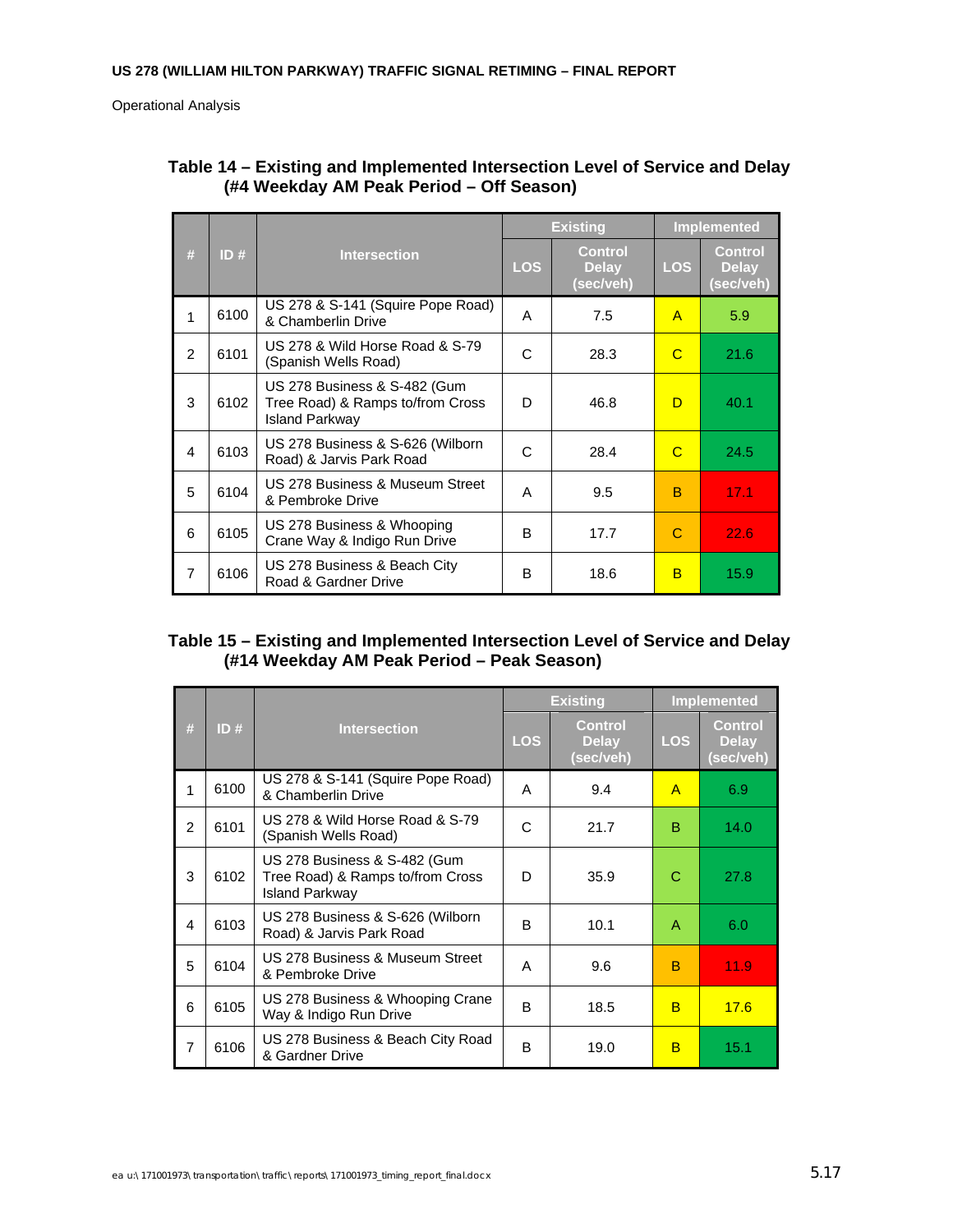|                |      |                                                                                           |            | <b>Existing</b>                             | <b>Implemented</b> |                                             |  |
|----------------|------|-------------------------------------------------------------------------------------------|------------|---------------------------------------------|--------------------|---------------------------------------------|--|
| #              | ID#  | <b>Intersection</b>                                                                       | <b>LOS</b> | <b>Control</b><br><b>Delay</b><br>(sec/veh) | <b>LOS</b>         | <b>Control</b><br><b>Delay</b><br>(sec/veh) |  |
| 1              | 6100 | US 278 & S-141 (Squire Pope Road)<br>& Chamberlin Drive                                   | A          | 8.8                                         | $\mathsf{A}$       | 8.7                                         |  |
| $\mathcal{P}$  | 6101 | US 278 & Wild Horse Road & S-79<br>(Spanish Wells Road)                                   | B          | 14.8                                        | B                  | 17.6                                        |  |
| 3              | 6102 | US 278 Business & S-482 (Gum<br>Tree Road) & Ramps to/from Cross<br><b>Island Parkway</b> | C          | 31.0                                        | C                  | 22.6                                        |  |
| 4              | 6103 | US 278 Business & S-626 (Wilborn<br>Road) & Jarvis Park Road                              | B          | 10.4                                        | B                  | 11.4                                        |  |
| 5              | 6104 | US 278 Business & Museum Street<br>& Pembroke Drive                                       | B          | 17.0                                        | B                  | 12.5                                        |  |
| 6              | 6105 | US 278 Business & Whooping Crane<br>Way & Indigo Run Drive                                | B          | 19.6                                        | B                  | 15.8                                        |  |
| $\overline{7}$ | 6106 | US 278 Business & Beach City Road<br>& Gardner Drive                                      | B          | 16.0                                        | B                  | 18.4                                        |  |

### **Table 16 – Existing and Implemented Intersection Level of Service and Delay (#5 Weekday Midday Peak Period – Off Season)**

## **Table 17 – Existing and Implemented Intersection Level of Service and Delay (#15 Weekday Midday Peak Period – Peak Season)**

|                        |      |                                                                                           |              | <b>Existing</b>                             |              | <b>Implemented</b>                          |
|------------------------|------|-------------------------------------------------------------------------------------------|--------------|---------------------------------------------|--------------|---------------------------------------------|
| #                      | ID#  | <b>Intersection</b>                                                                       | <b>LOS</b>   | <b>Control</b><br><b>Delay</b><br>(sec/veh) | <b>LOS</b>   | <b>Control</b><br><b>Delay</b><br>(sec/veh) |
| 1                      | 6100 | US 278 & S-141 (Squire Pope Road)<br>& Chamberlin Drive                                   | A            | 9.4                                         | $\mathsf{A}$ | 9.8                                         |
| $\overline{2}$         | 6101 | US 278 & Wild Horse Road & S-79<br>(Spanish Wells Road)                                   | B            | 16.6                                        | B            | 18.9                                        |
| 3                      | 6102 | US 278 Business & S-482 (Gum<br>Tree Road) & Ramps to/from Cross<br><b>Island Parkway</b> | D            | 36.5                                        | С            | 34.1                                        |
| $\boldsymbol{\Lambda}$ | 6103 | US 278 Business & S-626 (Wilborn<br>Road) & Jarvis Park Road                              | <sub>R</sub> | 16.5                                        | B            | 11.2                                        |
| 5                      | 6104 | US 278 Business & Museum Street<br>& Pembroke Drive                                       | B            | 18.6                                        | B            | 17.4                                        |
| 6                      | 6105 | US 278 Business & Whooping Crane<br>Way & Indigo Run Drive                                | C            | 26.0                                        | C            | 20.1                                        |
| $\overline{7}$         | 6106 | US 278 Business & Beach City Road<br>& Gardner Drive                                      | B            | 19.8                                        | в            | 14.5                                        |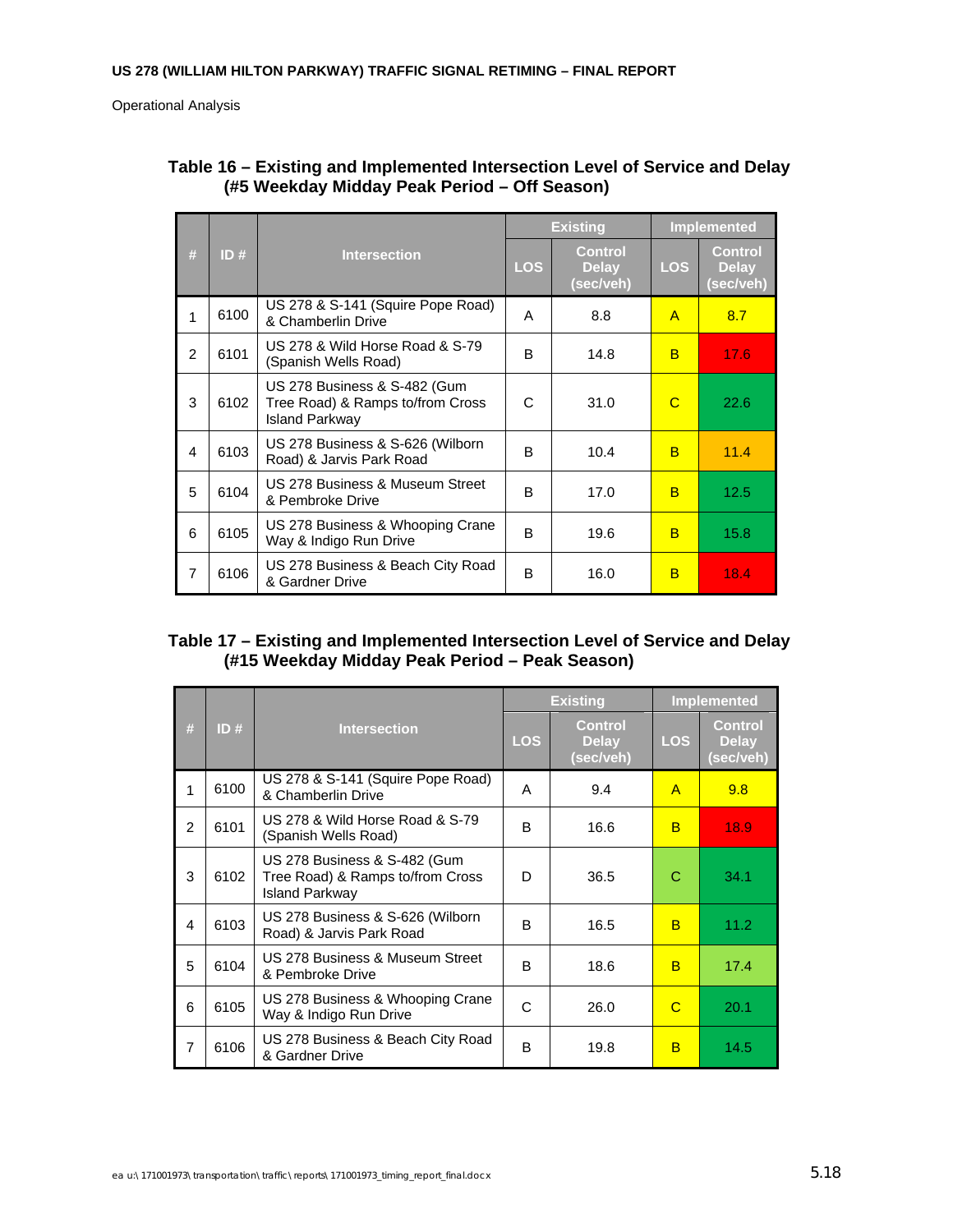|                |      |                                                                                           |            | <b>Existing</b>                             | <b>Implemented</b> |                                      |  |
|----------------|------|-------------------------------------------------------------------------------------------|------------|---------------------------------------------|--------------------|--------------------------------------|--|
| #              | ID#  | <b>Intersection</b>                                                                       | <b>LOS</b> | <b>Control</b><br><b>Delay</b><br>(sec/veh) | <b>LOS</b>         | Control<br><b>Delay</b><br>(sec/veh) |  |
| 1              | 6100 | US 278 & S-141 (Squire Pope Road)<br>& Chamberlin Drive                                   | C          | 23.3                                        | C                  | 29.3                                 |  |
| 2              | 6101 | US 278 & Wild Horse Road & S-79<br>(Spanish Wells Road)                                   | B          | 18.3                                        | B                  | 16.4                                 |  |
| 3              | 6102 | US 278 Business & S-482 (Gum<br>Tree Road) & Ramps to/from Cross<br><b>Island Parkway</b> | D.         | 39.5                                        | C                  | 31.0                                 |  |
| $\overline{4}$ | 6103 | US 278 Business & S-626 (Wilborn<br>Road) & Jarvis Park Road                              | C          | 26.2                                        | C                  | 28.0                                 |  |
| 5              | 6104 | US 278 Business & Museum Street<br>& Pembroke Drive                                       | R          | 16.6                                        | B                  | 14.7                                 |  |
| 6              | 6105 | US 278 Business & Whooping Crane<br>Way & Indigo Run Drive                                | C          | 26.5                                        | C                  | 23.7                                 |  |
| $\overline{7}$ | 6106 | US 278 Business & Beach City Road<br>& Gardner Drive                                      | C          | 23.5                                        | C                  | 21.7                                 |  |

### **Table 18 – Existing and Implemented Intersection Level of Service and Delay (#6 Weekday PM Peak Period – Off Season)**

### **Table 19 – Existing and Implemented Intersection Level of Service and Delay (#16 Weekday PM Peak Period – Peak Season)**

|                         |      |                                                                                           |              | <b>Existing</b>                             |            | <b>Implemented</b>                          |  |
|-------------------------|------|-------------------------------------------------------------------------------------------|--------------|---------------------------------------------|------------|---------------------------------------------|--|
| #                       | ID#  | <b>Intersection</b>                                                                       | <b>LOS</b>   | <b>Control</b><br><b>Delay</b><br>(sec/veh) | <b>LOS</b> | <b>Control</b><br><b>Delay</b><br>(sec/veh) |  |
| 1                       | 6100 | US 278 & S-141 (Squire Pope Road)<br>& Chamberlin Drive                                   | E            | 66.7                                        | F          | 63.3                                        |  |
| 2                       | 6101 | US 278 & Wild Horse Road & S-79<br>(Spanish Wells Road)                                   | C            | 22.3                                        | C          | 25.0                                        |  |
| 3                       | 6102 | US 278 Business & S-482 (Gum<br>Tree Road) & Ramps to/from Cross<br><b>Island Parkway</b> | C            | 34.8                                        | C          | 24.2                                        |  |
| $\overline{\mathbf{4}}$ | 6103 | US 278 Business & S-626 (Wilborn<br>Road) & Jarvis Park Road                              | B            | 13.1                                        | B          | 12.0                                        |  |
| 5                       | 6104 | US 278 Business & Museum Street<br>& Pembroke Drive                                       | <sub>R</sub> | 18.1                                        | B          | 15.6                                        |  |
| 6                       | 6105 | US 278 Business & Whooping Crane<br>Way & Indigo Run Drive                                | C            | 29.3                                        | C          | 30.7                                        |  |
| $\overline{7}$          | 6106 | US 278 Business & Beach City Road<br>& Gardner Drive                                      | C            | 27.6                                        | C          | 25.4                                        |  |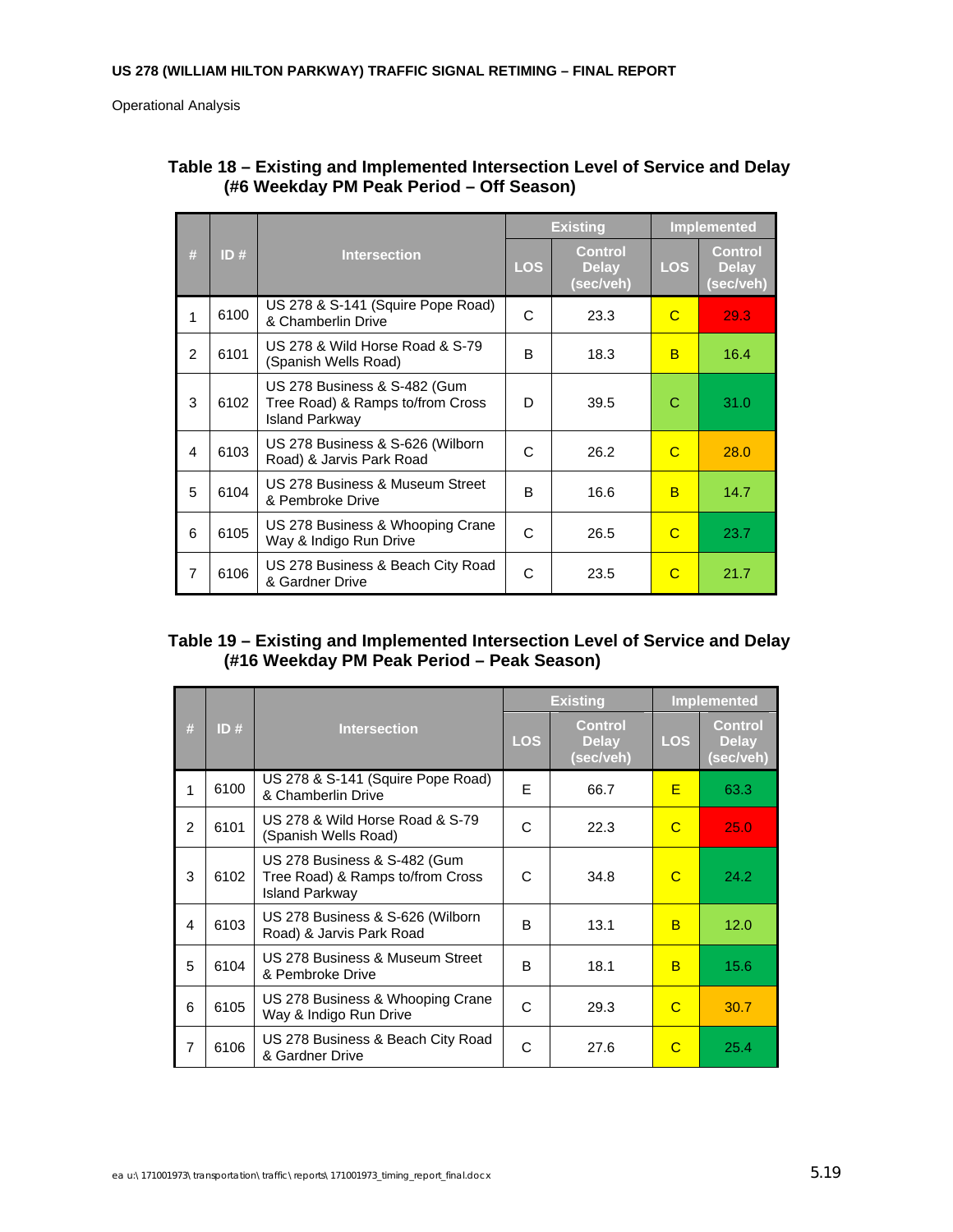|                |      |                                                                                    |   | <b>Existing</b>                             |              | <b>Implemented</b>                   |  |
|----------------|------|------------------------------------------------------------------------------------|---|---------------------------------------------|--------------|--------------------------------------|--|
| #              | ID#  | <b>Intersection</b>                                                                |   | <b>Control</b><br><b>Delay</b><br>(sec/veh) | <b>LOS</b>   | Control<br><b>Delay</b><br>(sec/veh) |  |
| 1              | 6100 | US 278 & S-141 (Squire Pope Road) &<br><b>Chamberlin Drive</b>                     | A | 8.4                                         | $\mathsf{A}$ | 9.4                                  |  |
| $\mathfrak{p}$ | 6101 | US 278 & Wild Horse Road & S-79<br>(Spanish Wells Road)                            | B | 16.0                                        | B            | 15.7                                 |  |
| 3              | 6102 | US 278 Business & S-482 (Gum Tree<br>Road) & Ramps to/from Cross Island<br>Parkway | C | 29.7                                        | C            | 22.2                                 |  |
| 4              | 6103 | US 278 Business & S-626 (Wilborn Road) &<br>Jarvis Park Road                       | A | 4.0                                         | $\mathsf{A}$ | 4.0                                  |  |
| 5              | 6104 | US 278 Business & Museum Street &<br>Pembroke Drive                                | B | 15.7                                        | B            | 14.4                                 |  |
| 6              | 6105 | US 278 Business & Whooping Crane Way<br>& Indigo Run Drive                         | B | 10.3                                        | B            | 11.0                                 |  |
| $\overline{7}$ | 6106 | US 278 Business & Beach City Road &<br><b>Gardner Drive</b>                        | B | 12.7                                        | B            | 13.8                                 |  |

## **Table 20 – Existing and Implemented Intersection Level of Service and Delay (#7 Saturday Outflow Peak Period – Off Season)**

### **Table 21 – Existing and Implemented Intersection Level of Service and Delay (#17 Saturday Outflow Peak Period – Peak Season)**

|   |      |                                                                                    |   | <b>Existing</b>                      | <b>Implemented</b> |                                      |  |
|---|------|------------------------------------------------------------------------------------|---|--------------------------------------|--------------------|--------------------------------------|--|
| # | ID#  | <b>Intersection</b>                                                                |   | Control<br><b>Delay</b><br>(sec/veh) | <b>LOS</b>         | Control<br><b>Delay</b><br>(sec/veh) |  |
| 1 | 6100 | US 278 & S-141 (Squire Pope Road) &<br><b>Chamberlin Drive</b>                     | C | 27.2                                 | D                  | 45.6                                 |  |
| 2 | 6101 | US 278 & Wild Horse Road & S-79<br>(Spanish Wells Road)                            | B | 15.5                                 | B                  | 16.2                                 |  |
| 3 | 6102 | US 278 Business & S-482 (Gum Tree<br>Road) & Ramps to/from Cross Island<br>Parkway | D | 35.8                                 | С                  | 31.7                                 |  |
| 4 | 6103 | US 278 Business & S-626 (Wilborn Road) &<br>Jarvis Park Road                       | A | 9.1                                  | $\mathsf{A}$       | 6.9                                  |  |
| 5 | 6104 | US 278 Business & Museum Street &<br>Pembroke Drive                                | B | 18.1                                 | C                  | 26.6                                 |  |
| 6 | 6105 | US 278 Business & Whooping Crane Way<br>& Indigo Run Drive                         | B | 19.6                                 | C                  | 21.2                                 |  |
| 7 | 6106 | US 278 Business & Beach City Road &<br><b>Gardner Drive</b>                        | С | 23.8                                 | C                  | 27.9                                 |  |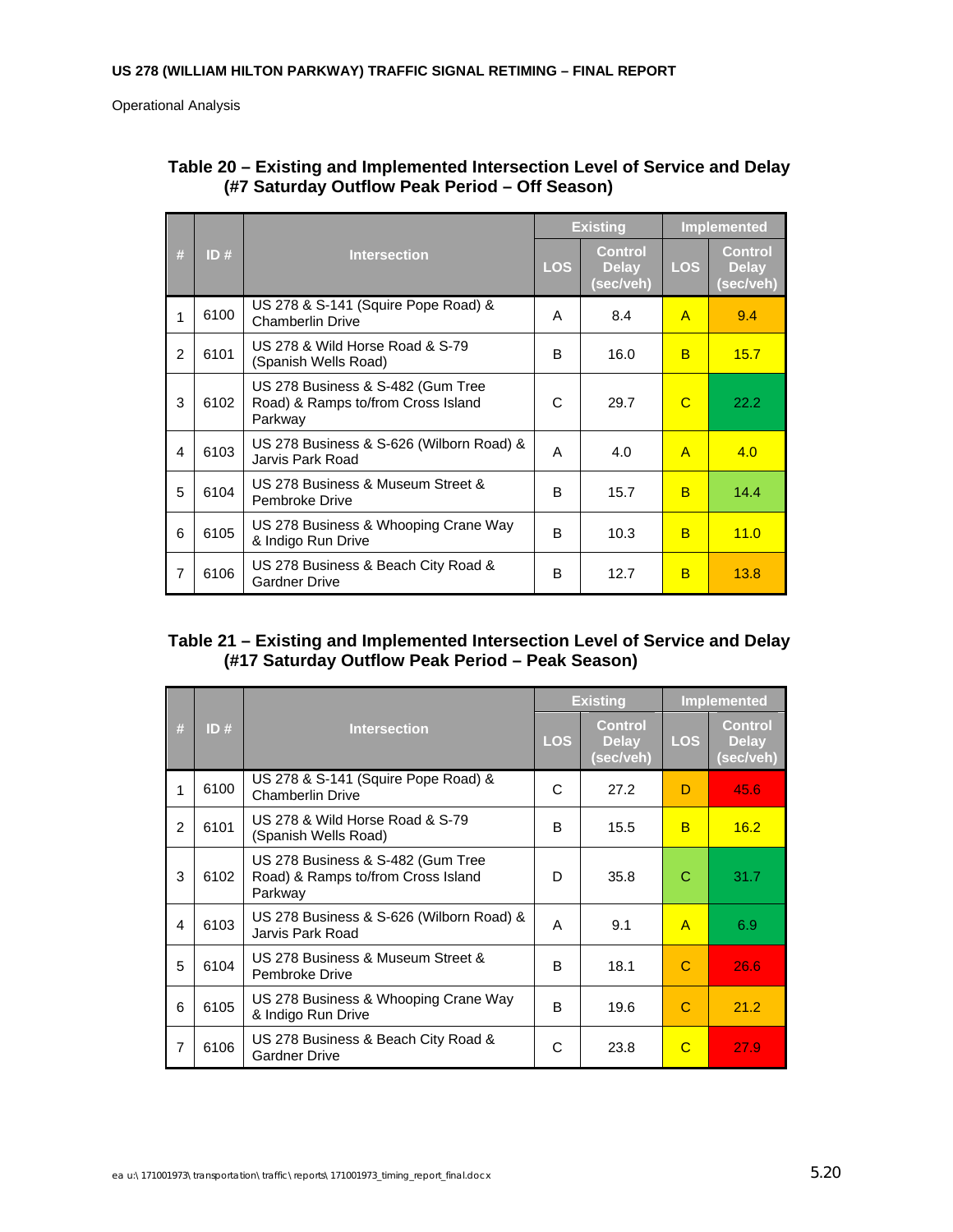|                |      | <b>Intersection</b>                                                                |            | <b>Existing</b>                             |                | Implemented                                 |  |
|----------------|------|------------------------------------------------------------------------------------|------------|---------------------------------------------|----------------|---------------------------------------------|--|
| #              | ID#  |                                                                                    | <b>LOS</b> | <b>Control</b><br><b>Delay</b><br>(sec/veh) | <b>LOS</b>     | <b>Control</b><br><b>Delay</b><br>(sec/veh) |  |
| 1              | 6100 | US 278 & S-141 (Squire Pope Road) &<br><b>Chamberlin Drive</b>                     | B          | 13.1                                        | B              | 10.4                                        |  |
| $\mathfrak{p}$ | 6101 | US 278 & Wild Horse Road & S-79<br>(Spanish Wells Road)                            | C          | 21.8                                        | C              | 20.1                                        |  |
| 3              | 6102 | US 278 Business & S-482 (Gum Tree<br>Road) & Ramps to/from Cross Island<br>Parkway | C          | 26.4                                        | C              | 32.0                                        |  |
| $\overline{4}$ | 6103 | US 278 Business & S-626 (Wilborn Road) &<br>Jarvis Park Road                       | A          | 7.7                                         | $\overline{A}$ | 4.8                                         |  |
| 5              | 6104 | US 278 Business & Museum Street &<br>Pembroke Drive                                | B          | 13.1                                        | B              | 16.7                                        |  |
| 6              | 6105 | US 278 Business & Whooping Crane Way<br>& Indigo Run Drive                         | A          | 8.4                                         | $\overline{A}$ | 9.6                                         |  |
| $\overline{7}$ | 6106 | US 278 Business & Beach City Road &<br><b>Gardner Drive</b>                        | A          | 9.9                                         | B              | 14.0                                        |  |

### **Table 22 – Existing and Implemented Intersection Level of Service and Delay (#8 Saturday Inflow Peak Period – Off Season)**

### **Table 23 – Existing and Implemented Intersection Level of Service and Delay (#18 Saturday Inflow Peak Period – Peak Season)**

|   |      |                                                                                    |   | <b>Existing</b>                      |            | <b>Implemented</b>                   |  |
|---|------|------------------------------------------------------------------------------------|---|--------------------------------------|------------|--------------------------------------|--|
| # | ID#  | <b>Intersection</b>                                                                |   | Control<br><b>Delay</b><br>(sec/veh) | <b>LOS</b> | Control<br><b>Delay</b><br>(sec/veh) |  |
| 1 | 6100 | US 278 & S-141 (Squire Pope Road) &<br><b>Chamberlin Drive</b>                     | C | 20.2                                 | B          | 14.3                                 |  |
| 2 | 6101 | US 278 & Wild Horse Road & S-79<br>(Spanish Wells Road)                            | C | 24.4                                 | C          | 25.3                                 |  |
| 3 | 6102 | US 278 Business & S-482 (Gum Tree<br>Road) & Ramps to/from Cross Island<br>Parkway | D | 36.9                                 | C          | 34.2                                 |  |
| 4 | 6103 | US 278 Business & S-626 (Wilborn Road) &<br>Jarvis Park Road                       | B | 10.1                                 | A          | 8.6                                  |  |
| 5 | 6104 | US 278 Business & Museum Street &<br>Pembroke Drive                                | C | 20.4                                 | C          | 23.7                                 |  |
| 6 | 6105 | US 278 Business & Whooping Crane Way<br>& Indigo Run Drive                         | B | 12.6                                 | B          | 16.2.                                |  |
| 7 | 6106 | US 278 Business & Beach City Road &<br><b>Gardner Drive</b>                        | B | 13.6                                 | B          | 18.6                                 |  |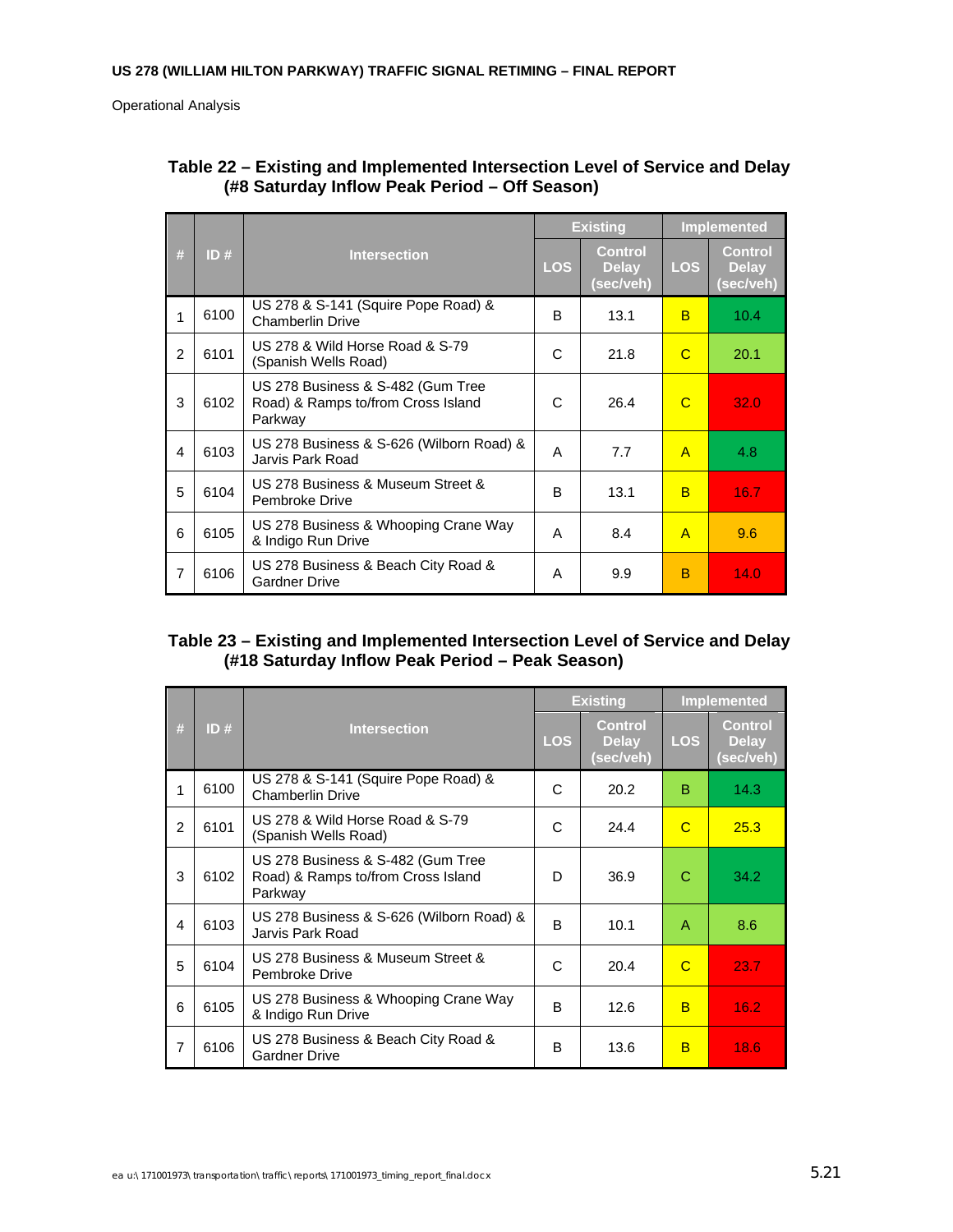Results Summary

# **6.0 RESULTS SUMMARY**

Due to the abbreviated project schedule for retiming US 278 (William Hilton Parkway) in advance of the 2018 peakseason, before and after studies were completed for the Off-Season weekday peak timing plans only. The before and after studies were conducted on weeks that historically have experienced similar daily traffic volumes in order to minimize the effect of any seasonal variation along this system. The results of the before and after study are shown in detail in the following sections and summarize the average changes to travel time, speed, and delay for each peak period.

# **6.1 WEEKDAY AM PEAK PLAN**

The existing weekday AM peak plan has a 180 second cycle length and runs from 06:30 to 09:00. This plan was replaced with a 140 second cycle length plan for both the off-season and peak-season that runs from 06:00 to 09:30. As seen in **Figure 2**, the eastbound direction of travel is the predominate flow of traffic throughout the corridor during the weekday AM peak period, with approximately two-thirds of vehicles arriving on Hilton Head Island. As shown in the charts below, the implemented AM plan improved the combined eastbound and westbound averages of travel time, travel speed, and delay along the corridor. The changes by direction of travel are detailed in section 5.1 of this report.



Travel time was reduced by almost one percent, speed was increased by just over one percent, and delay was reduced by nearly three percent. While the improvements to travel time, speed, and delay were modest, the new timing plans resulted in decreased overall intersection delay at five of the seven intersections during the off-season and at six of the seven intersections during the peak-season, as seen previously in **Table 14** and **Table 15**.

# **6.2 WEEKDAY MIDDAY PEAK PLAN**

The existing weekday Midday plan runs a 140 second cycle length and runs from 09:00 to 15:15. The implemented weekday Midday plan has a 120 second cycle length for both the off-season and the peak-season and runs from 09:30 to 14:20. As seen in **Figure 2**, the midday traffic volumes are fairly well balanced between the eastbound and westbound directions of travel during this period. As shown in the charts below, the implemented weekday Midday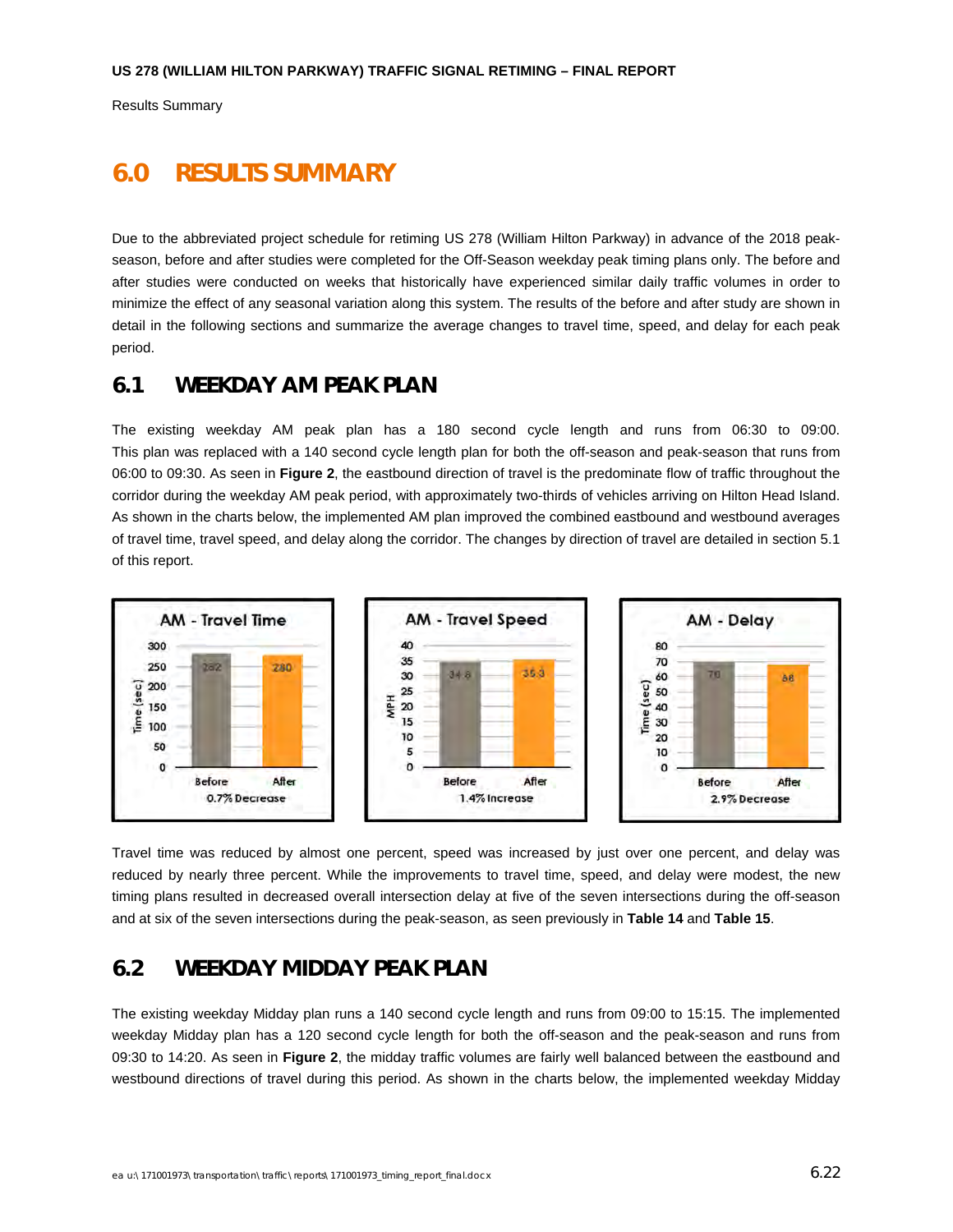Results Summary



peak plan improved the combined eastbound and westbound averages of travel time, travel speed, and delay along the corridor.

Travel time was reduced by four and a half percent, speed was increased by five percent, and delay was reduced by nearly eighteen percent. In addition to the improvements to travel time, speed, and delay, the new timing plans resulted in decreased overall intersection delay at four of the seven intersections during the off-season and at five of the seven intersections during the peak-season, as shown previously in **Table 16** and **Table 17**. The implemented timing plans maintained or improved the level of service at all intersections during the weekday Midday peak period.

# **6.3 WEEKDAY PM PEAK PLAN**

The existing weekday PM peak plan runs from 15:15 to 19:00 and has a cycle length of 170 seconds. This plan has been replaced with a 130 second cycle length during the off-season and a 150 second cycle length during the peakseason that runs from 14:20 to 19:00. As seen in **Figure 2**, the predominate flow of traffic throughout the corridor during the weekday PM peak period is westbound, with nearly 60 percent of traffic traveling toward the mainland. As shown in the charts below, the implemented PM plan improved the combined eastbound and westbound averages of travel time, travel speed, and delay along the corridor.



Travel time was reduced by fourteen percent, speed was increased by thirteen percent, and delay was reduced by more than twenty seven percent. In addition to the improvements to travel time, speed, and delay, the new timing plans resulted in decreased overall intersection delay at five of the seven intersections during the off-season and at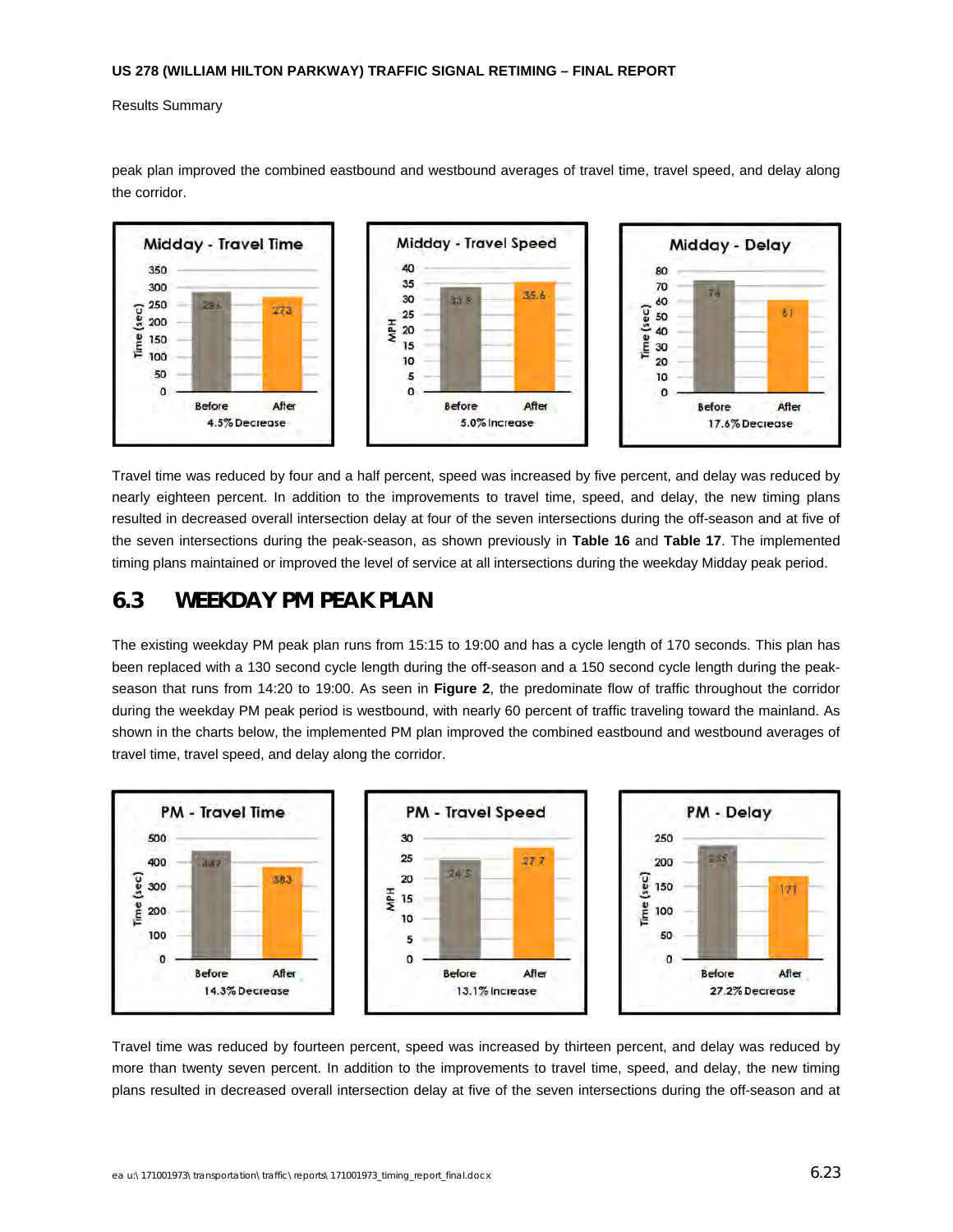Results Summary

five of the seven intersections during the peak-season, as shown previously in **Table 18** and **Table 19**. The implemented timing plans maintained or improved the level of service at all intersections during the weekday PM peak period.

# **6.4 SATURDAY OUTFLOW PEAK PLAN**

The existing Saturday outflow peak plan reuses the weekday PM peak plan with a 170 second cycle length and runs from 09:00 to 12:00. The implemented plan runs from 09:00 to 11:30 with a cycle length of 160 seconds during the off-season and 180 seconds during the peak-season. As shown in **Table 20**, the implemented Saturday (off-season) outflow peak plan maintained or improved the level of service at all seven intersections and reduced or had minor change to delay at five of the seven intersections. As shown in **Table 21**, the implemented Saturday (peak-season) outflow peak plan maintained or improved the level of service at four of the seven intersections and reduced or had minor change to delay at three of the seven intersections. Saturday outflow peak operations were observed and the splits and offsets were fine-tuned during implementation to ensure that queueing and delay were within acceptable ranges. Before and after studies were not performed for this period, therefore, the changes to travel time, speed, delay, number of stops, and emissions were not quantified.

# **6.5 SATURDAY INFLOW PEAK PLAN**

The existing Saturday inflow peak plan reuses the weekday AM peak plan with a 180 second cycle length and runs from 12:00 to 20:00. The implemented plan runs from 11:30 to 18:30 with a cycle length of 170 seconds during the off-season and 190 seconds during the peak-season. As shown in **Table 22**, the implemented Saturday (off-season) inflow peak plan improved or maintained the level of service at six of the seven intersections and reduced delay at three intersections. As shown in **Table 23**, the implemented Saturday (peak-season) inflow peak plan improved or maintained the level of service at all seven intersections and reduced or nominally changed delay at four of the seven intersections. Saturday inflow peak operations were observed and the splits and offsets were fine-tuned during implementation to ensure that queueing and delay were within acceptable ranges. Before and after studies were not performed for this period, therefore, the changes to travel time, speed, delay, number of stops, and emissions were not quantified.

## **6.6 OFF-PEAK PLAN AND SUNDAY PEAK PLANS**

Off-Peak periods throughout the week and Sunday peak operations were observed to ensure that queueing and delay were within acceptable ranges. During implementation, the splits and offsets for these plans were optimized and fine-tuned to the observed conditions to adequately serve all movements along the corridor while maintaining steady progression. Before and after studies were not performed for these periods, therefore, the changes to travel time, speed, delay, number of stops, and emissions were not quantified.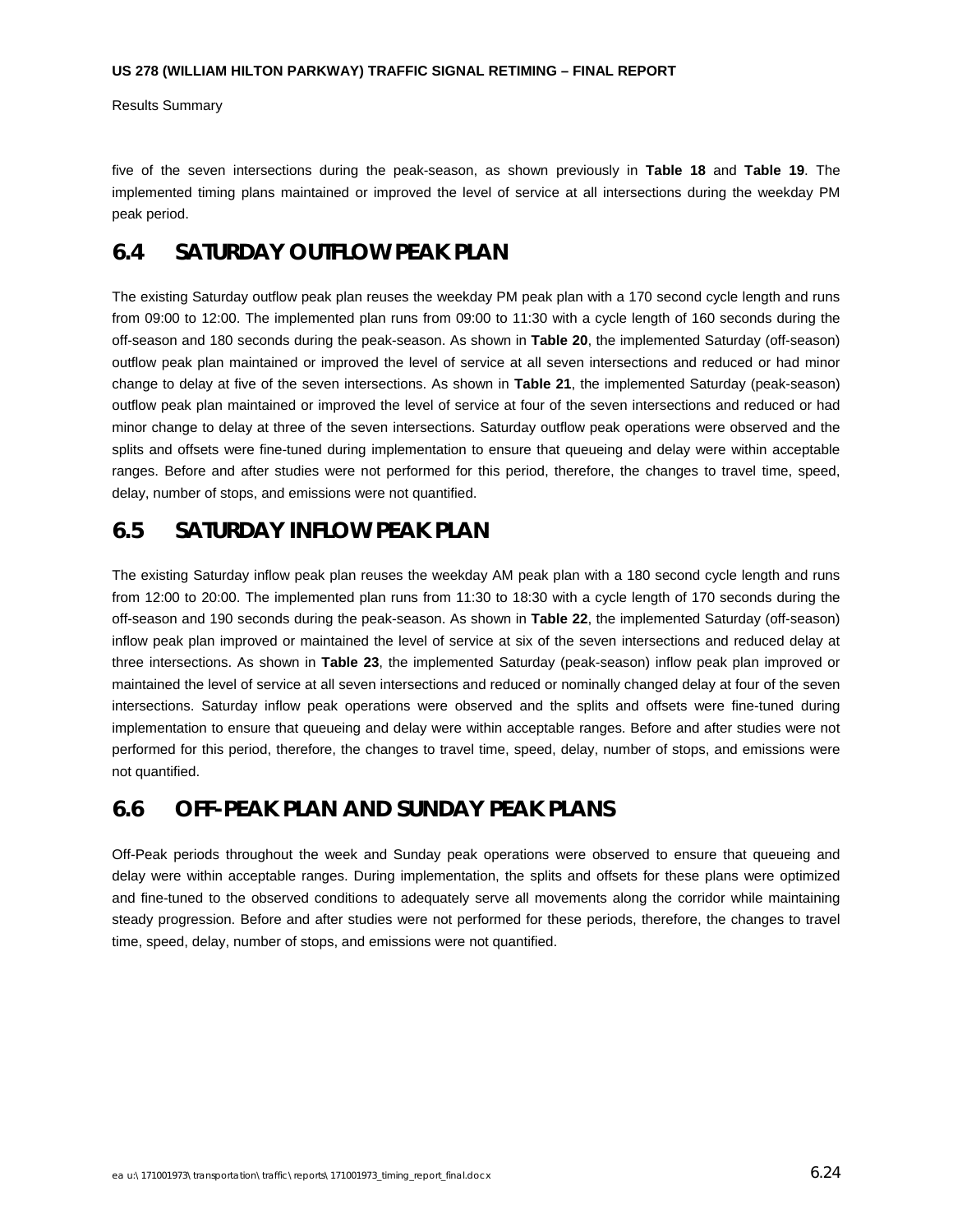Effectiveness Evaluation

# **7.0 EFFECTIVENESS EVALUATION**

Improvements in traffic signal timing can also be measured using a cost versus benefit ratio. If the financial benefits to the drivers outweigh the financial cost of the project over its lifespan, then the project is worth the investment. The financial benefit to the drivers is seen through decreased driving time and fuel consumption due to improved traffic flow from the signal timing plans.

The signal timing plans will last until changes in volume or roadway characteristics decrease the efficiency of the signal system to move traffic. Development in the area can increase the volume and cause the need for roadway expansion. In order to determine the cost/benefit ratio for this report, the life span of the new signal timing plans was assumed to be 2 years.

## **7.1 ANNUAL COSTS**

The cost of designing, implementing, and recording the timing plans and the interest associated with the capital invested are all factors involved in calculating the equivalent annual cost.

The formulas used to determine the project's costs are:

 $E=R \times C$ 

Where:

 E = Equivalent Cost R = Capital Recovery Cost C = Initial Cost

 $R = i(1+i)^n / ((1+i)^n - 1)$ 

Where:

 R = Capital Recovery Cost i = Annual Interest Rate n = Useful Life of Timing Plans

The equivalent annual costs, as calculated, using the above formulas, for US 278 (William Hilton Parkway) are shown in **Table 24**. The table shows interest rates ranging from 4% to 8%, which are assumed to be reasonable rates for the current market. As stated previously, the useful life of the timing plans was assumed to be 2 years. Based on contracted fees for traffic data collection, development of timing plans, implementing and field tuning of timing plans, the total cost was \$38,378.00.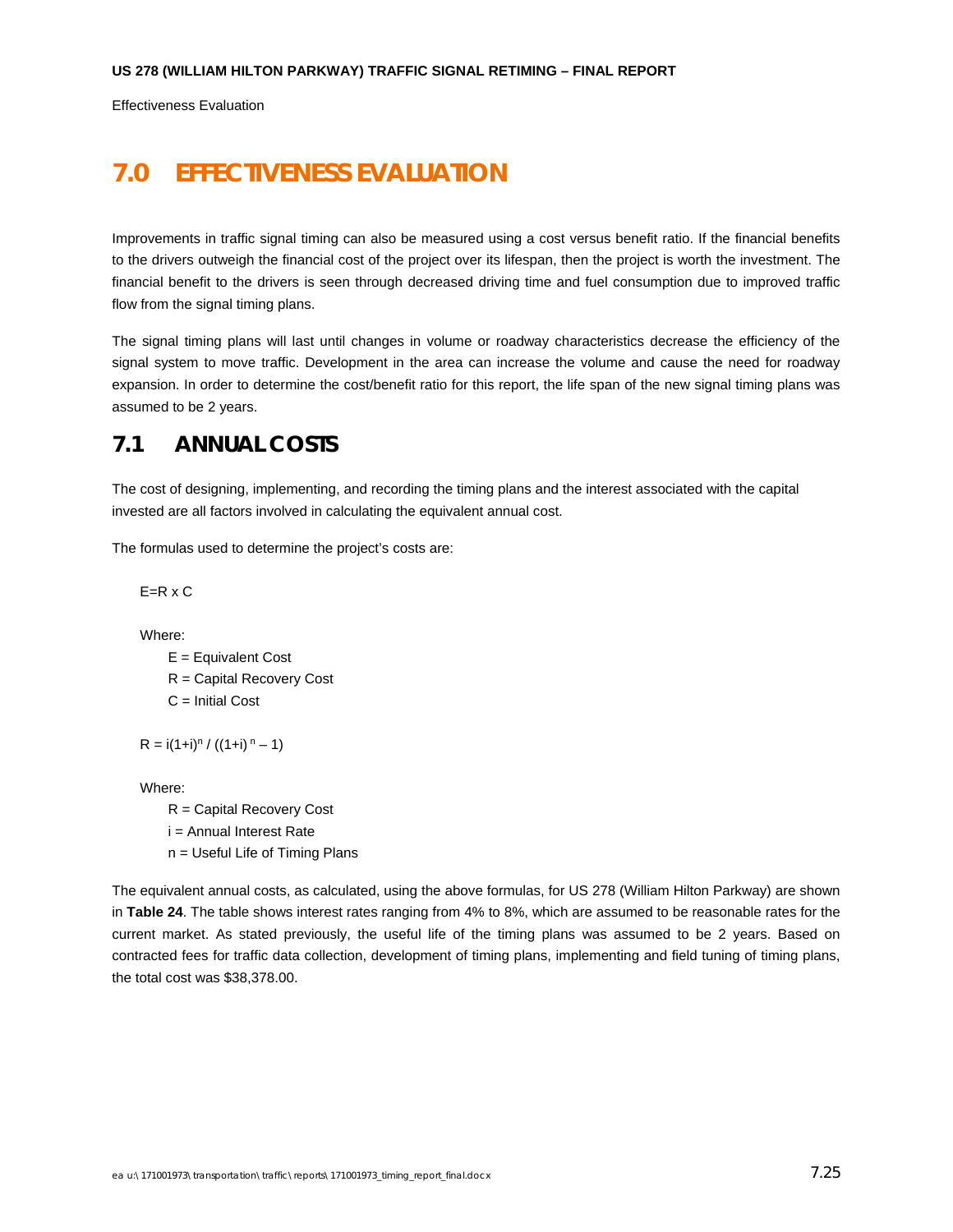Effectiveness Evaluation

| <b>Annual Interest Rate</b> | <b>Capital Recovery Factor</b> | <b>Equivalent Annual Cost</b> |
|-----------------------------|--------------------------------|-------------------------------|
| 4%                          | 0.5302                         | \$20,348                      |
| 5%                          | 0.5378                         | \$20,640                      |
| 6%                          | 0.5454                         | \$20,933                      |
| 7%                          | 0.5531                         | \$21,227                      |
| 8%                          | 0.5608                         | \$21,521                      |

#### **Table 24 - Equivalent Annual Cost of Timing Plans**

\* \$38,378.00 Initial Cost and 2-year Service Life

## **7.2 BENEFITS**

Many benefits can be derived from the improved signal timing, including vehicular emissions, reduced vehicular crashes, time savings, and fuel savings. Unfortunately, it is hard to put a dollar value on the public health benefits received by decreased vehicular emissions. Also, this study did not include a crash analysis; therefore, a dollar value for potential decreased vehicular crashes due to improved traffic flow was not included. However, it is possible to assign a dollar value to the time motorists save due to decreased travel time and the decreased fuel usage. The time saved can be measured by a dollar value using the following formula.

 $S = R \times V \times D \times O \times C$ 

Where:

- S = Dollars Saved
- R = Travel Time Reduction
- $V = Volume$
- D = Days Timing in Effect
- O = Average Vehicle Occupancy
- C = Cost of Delay per Person Hour

The days the timings are in effect is assumed to be 250 days. The average vehicle occupancy is assumed to be 1.2, and the cost of delay per person is assumed to be \$12.00 per person-hour.

The values for fuel consumption were obtained from travel run data collected using a GPS receiver and the Tru-Traffic software for the existing timing plans and the final timing plans. The cost of fuel is assumed to be \$2.59 per gallon. **Table 25** shows the annual dollar value of the US 278 (William Hilton Parkway) signal timing improvements for the three analyzed peak periods.

Other benefits not considered in this analysis include lower driver frustration levels and a potential reduction of accidents. All of the improvements mentioned in the report are for three hours a day for each weekday during the AM, MD, and PM peak hours along US 278 (William Hilton Parkway).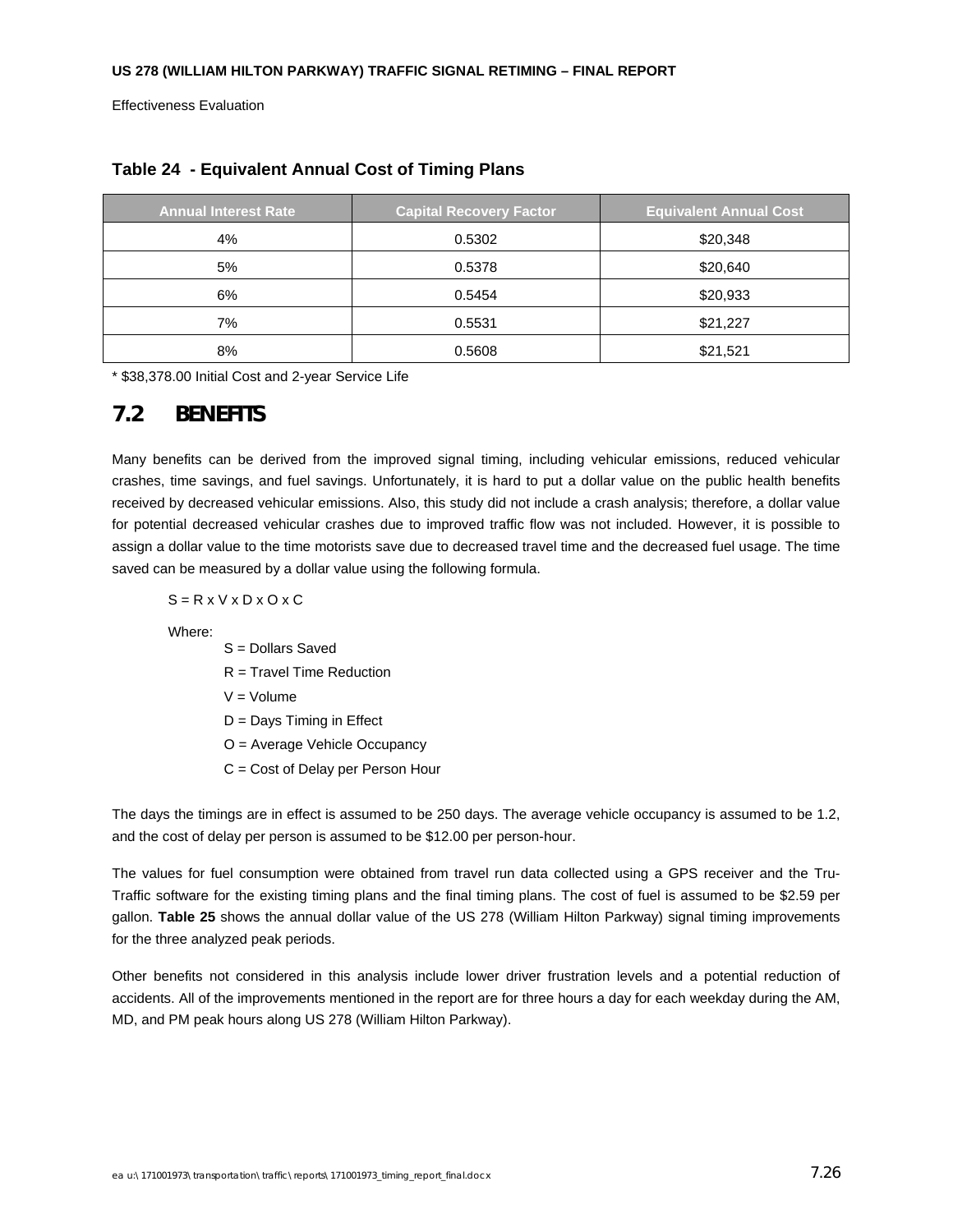Effectiveness Evaluation

|                    |                                 | <b>Annual Improvement</b>       |              |                                                |          |              |  |
|--------------------|---------------------------------|---------------------------------|--------------|------------------------------------------------|----------|--------------|--|
| <b>Time Period</b> | <b>Volume</b><br>(veh/hr)       | <b>Travel Time</b><br>(Veh-Hrs) | <b>Value</b> | <b>Fuel</b><br><b>Consumption</b><br>(gallons) | Value    | <b>Total</b> |  |
|                    | US 278 (William Hilton Parkway) |                                 |              |                                                |          |              |  |
| AM - EB            | 1,806                           | 0                               | \$0          | 327                                            | \$848    | \$848        |  |
| AM - WB            | 936                             | 455                             | \$6,552      | 751                                            | \$1,945  | \$8,497      |  |
| MIDDAY - EB        | 1.504                           | 209                             | \$3,008      | 236                                            | \$612    | \$3,620      |  |
| MIDDAY - WB        | 1,509                           | 2,515                           | \$36,216     | 1,209                                          | \$3,132  | \$39,348     |  |
| PM - EB            | 1,341                           | 5,867                           | \$84,483     | (200)                                          | (\$518)  | \$83,965     |  |
| PM - WB            | 1,932                           | 8,587                           | \$123,648    | 1,622                                          | \$4,202  | \$127,850    |  |
| <b>Total</b>       |                                 | 17,632                          | \$253,907    | 3,946                                          | \$10,221 | \$264,128    |  |

**Table 25 - Annual Travel Time and Fuel Consumption Cost Savings**

Notes: Values shown in red and in parentheses represent negative savings.

Traffic volumes shown are the average of the through movement from each intersection in the signal system during the off-season.

# **7.3 COST/BENEFIT ANALYSIS**

The benefit to cost ratio is a measure of effectiveness for the new signal timing plans. It validates the time and money spent to improve the timing along the corridor. The ratio for the US 278 (William Hilton Parkway) corridor was obtained by dividing the value of the annual benefits (reduced travel time and fuel consumption) by the equivalent annual cost. A benefit to cost ratio greater than one indicates the project's benefits outweigh the costs.

The total value of the benefits received by the motorists on US 278 (William Hilton Parkway) is \$264,128. The equivalent annual cost of designing, implementing, and documenting the improved signal timing plans ranges from \$20,348 at 4% interest to \$21,521 at 8% interest. **Table 26** shows the benefit to cost ratios for the interest rates ranging from 4% to 8%.

|  | Table 26 - Cost/Benefit Analysis |  |
|--|----------------------------------|--|
|--|----------------------------------|--|

| <b>Costs</b>         |                                         | <b>Benefits</b>      |                                           |              |                                     |
|----------------------|-----------------------------------------|----------------------|-------------------------------------------|--------------|-------------------------------------|
| <b>Interest Rate</b> | <b>Equivalent</b><br><b>Annual Cost</b> | <b>Reduced Delay</b> | <b>Reduced Fuel</b><br><b>Consumption</b> | <b>Total</b> | <b>Benefit/Cost</b><br><b>Ratio</b> |
| 4%                   | \$20,348                                | \$253,907            | \$10,221                                  | \$264,128    | 13.0                                |
| 5%                   | \$20,640                                | \$253,907            | \$10,221                                  | \$264,128    | 12.8                                |
| 6%                   | \$20,933                                | \$253,907            | \$10,221                                  | \$264,128    | 12.6                                |
| 7%                   | \$21,227                                | \$253,907            | \$10,221                                  | \$264,128    | 12.4                                |
| 8%                   | \$21,521                                | \$253,907            | \$10,221                                  | \$264,128    | 12.3                                |

As evident in **Table 26**, the benefit to cost ratio ranges from 12.3:1 to 13.0:1. The benefits calculated are only for the weekday AM, weekday Midday, and weekday PM peak hours.